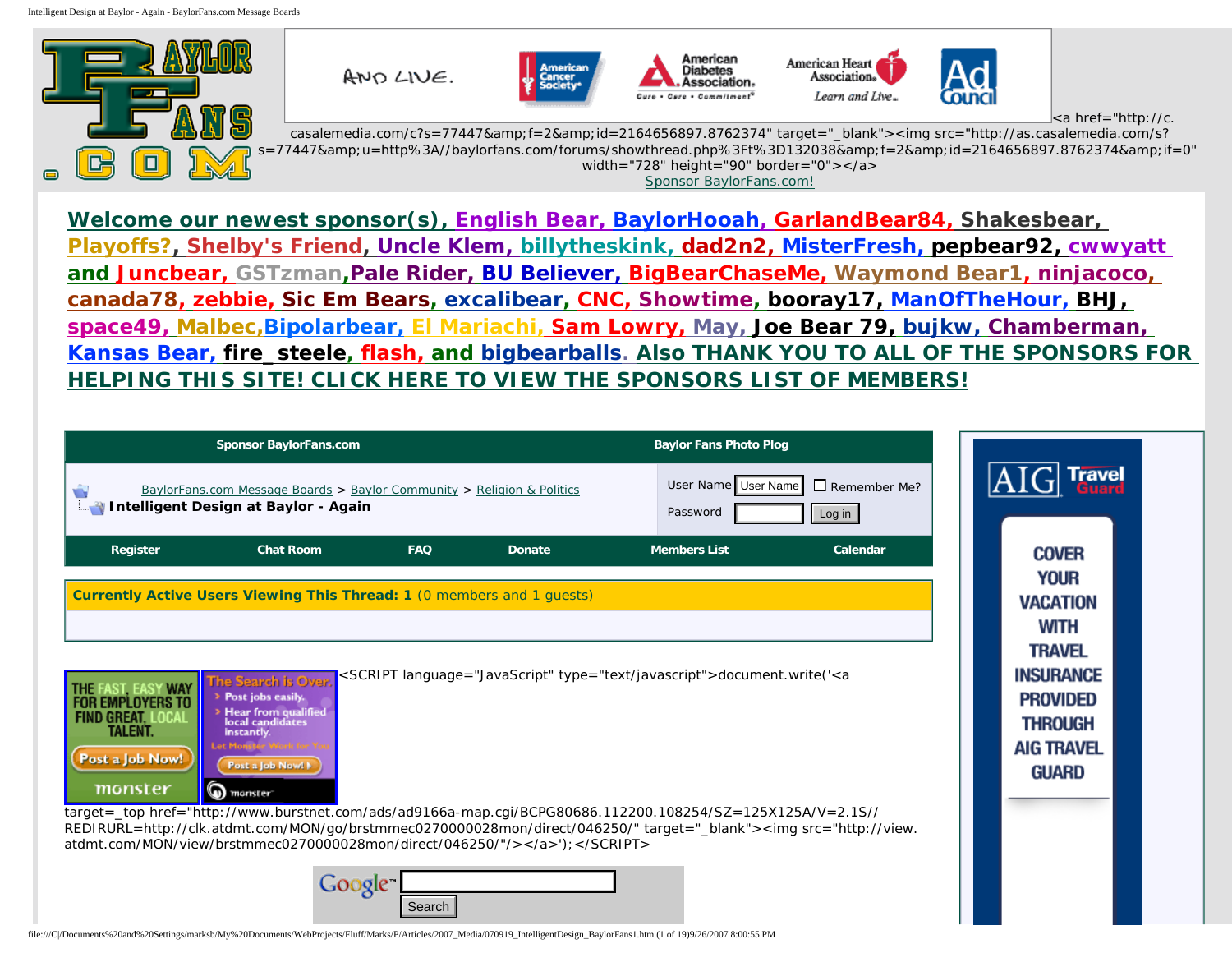Intelligent Design at Baylor - Again - BaylorFans.com Message Boards

<span id="page-1-0"></span>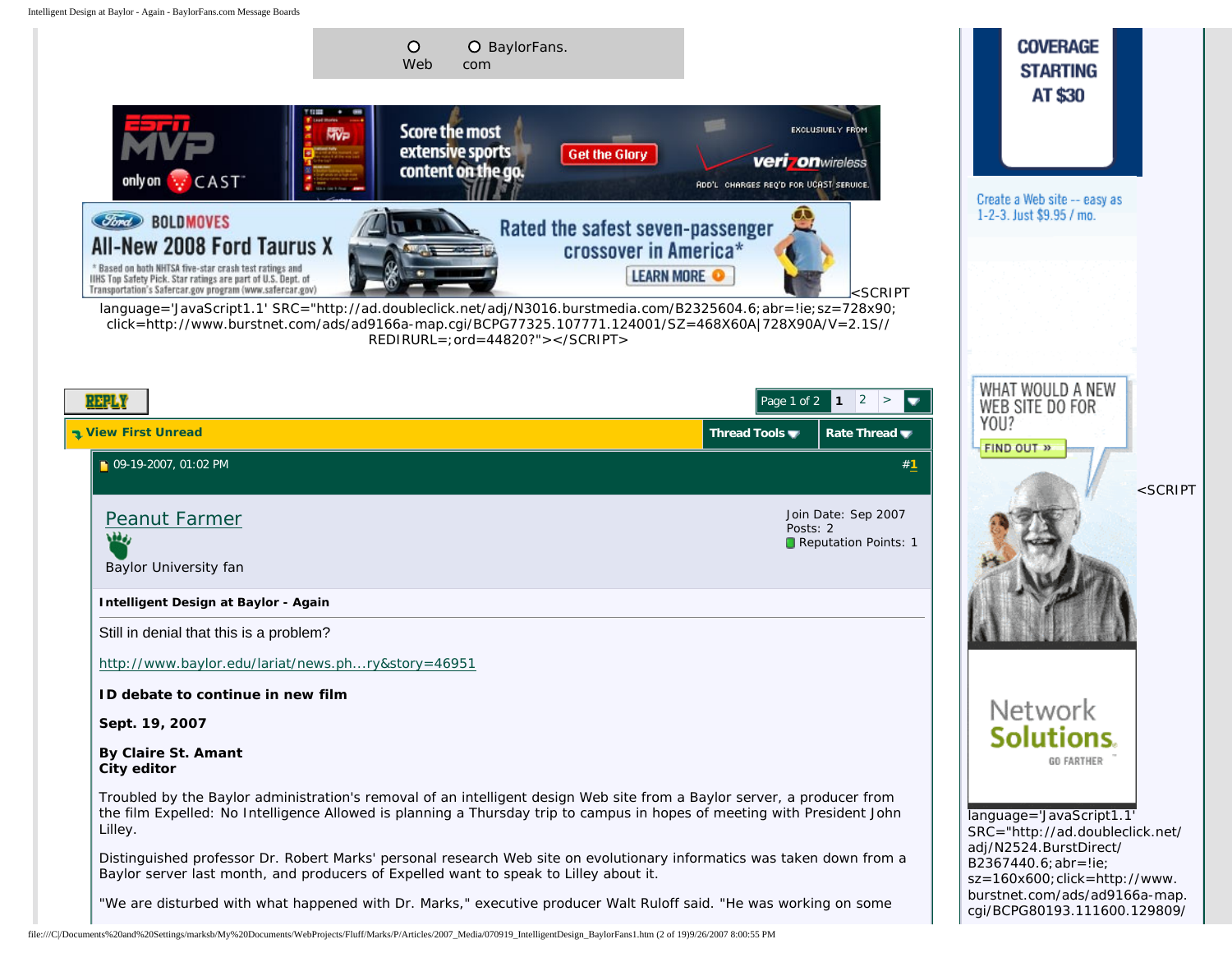really vital research."

Even though he was not granted an official meeting with Lilley, associate producer Mark Mathis has decided to bring a film crew on campus anyway.

Lori Fogleman, director of media relations for Baylor, said the president's office "gets many, many requests for meetings, participation in special events, commentary and interviews."

"Given Dr. Lilley's ongoing commitments that are focused on advancing the university's most significant objectives, it is impossible for us to respond favorably to every invitation," Fogleman said. "In this specific instance, we were unable to respond positively to a request from a filmmaker working on comedic actor Ben Stein's next movie project."

The documentary, due out in February, features Stein as an "academic rebel" in search of answers regarding higher education's treatment of intelligent design issues. Stein and the producers have conducted interviews on both sides of the issue at a number of colleges and universities, including Notre Dame University, Iowa State University, George Mason University, Cornell University, Pepperdine University and the University of Minnesota at Morris.

"We're trying to be as fair and as up front as possible, but these are questions that need answering," he said. "(The administration) should be able to provide logical, reasonable answers."

Ruloff said while the current plans call for Mathis to discuss academic freedom and intelligent design issues with Lilley, he hopes students will come out as well and raise questions to the administration. Mathis, too, believes this is a student cause.

"We think it would be appropriate for the student body to ask the questions," Mathis said.

However, the producers said they wouldn't be surprised if students are hesitant to get involved.

"Students are fearful," Mathis said. "They don't want to go on the record supporting intelligent design."

Through his previous experience on the film, Mathis said students have frequently expressed concerns about coming forward with support.

"The depth of intimidation tactics are unreal," he said. "Students are concerned they won't be able to get into graduate school or get a job."

Mathis also said certain majors are more worried about the stigma of intelligent design than others.

"If you were a biology student, you wouldn't dare touch this," he said. Allentown, Pa. junior Sam Chen, the director of the Intelligent Design

Undergraduate Research Center said he doesn't have any plans to be officially involved with questioning Lilley. "The students deserve an answer," Chen said. "There may very well be a good reason to shut down Dr. Marks' lab, but the president has yet to provide one."

# 国 quote

**Sponsored Links ([Sponsor BaylorFans.com!](http://baylorfans.com/sponsor.php))**

**09-19-2007, 01:06 PM**  #**[2](http://baylorfans.com/forums/showpost.php?p=2195172&postcount=2)** Join Date: Sep 2007 [Peanut Farmer](http://baylorfans.com/forums/member.php?u=14947) Posts: 2 **We Reputation Points: 1** Baylor University fan

file:///C|/Documents%20and%20Settings/marksb/My%20Documents/WebProjects/Fluff/Marks/P/Articles/2007\_Media/070919\_IntelligentDesign\_BaylorFans1.htm (3 of 19)9/26/2007 8:00:55 PM

SZ=120X600A|160X600A/ V=2.2S//REDIRURL=; ord=3252?"></SCRIPT>

**Take public** transportation whenever possible.

You'll save on gas and reduce air pollution.

You may even lower your blood pressure.

**Click for more ways** to get green.

<a





href="http://c.casalemedia.com/  $c$ ?s=77447& f=3& id=2164666281.382273" target="\_blank"><img src="http://as.casalemedia.com/  $s?s = 77447$ & u=http%3A// baylorfans.com/forums/ showthread.php%3Ft% 3D132038& f=3& id=2164666281.382273& if=0" width="120" height="600" border=" $0" >$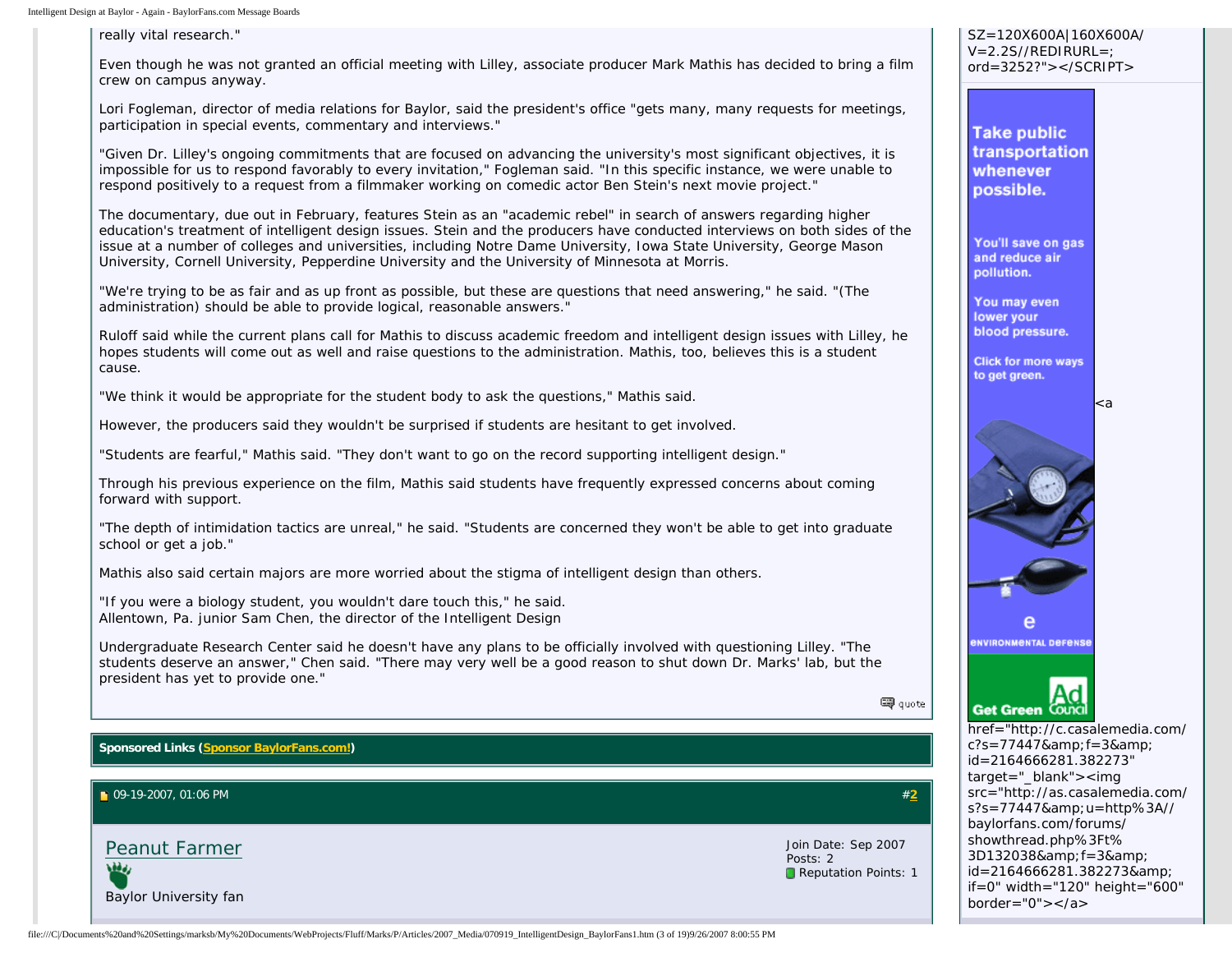# **And a companion piece by the producer:**

[http://www.baylor.edu/lariat/news.ph...ry&story=46944](http://www.baylor.edu/lariat/news.php?action=story&story=46944)

**BU administration silencing science by design**

# **Sept. 18, 2007**

It may sound like a crazy question, but it needs to be asked: Does the administration at Baylor believe in God?

This is a legitimate question in light of the university's heavy-handed actions in shutting down the research Web site of Dr. Robert Marks.

As many of you have heard, Marks, a distinguished professor of electrical and computer engineering, has been conducting research that ultimately may challenge the foundation of Darwinian theory. In layman's terms, Marks is using highly sophisticated mathematical and computational techniques to determine if there are limits to what natural selection can do.

At Baylor, a Christian institution, this should be pretty unremarkable stuff.

I'm assuming most of the faculty, students and alumni believe in God, so wouldn't it also be safe to assume you have no problem with a professor trying to scientifically quantify the limits of a blind, undirected cause of the origin and subsequent history of life?

It would seem this kind of research would be praised and encouraged at Baylor.

But the dirty little secret is university administrators are much more fearful of the Darwinian Machine than they are of you.

I've spent the last two years of my life researching the widely accepted Neo-Darwinian theory and the theory of Intelligent Design.

My team and I (including lawyer, economist, actor, game show host and social commentator Ben Stein) have interviewed dozens of the world's top experts in biology, astronomy, physics and philosophy.

What we have uncovered in our documentary film, Expelled: No Intelligence Allowed, is an attack on freedom of speech and scientific inquiry that is as frightening as it is appalling. And it's happening right here at Baylor.

Last month Dr. Ben Kelley, dean of engineering and computer science, shut down Marks' Web site. He apparently had the blessing of President John Lilley. Why? The university put forth a bunch of phony-baloney procedural explanations that don't stand up to scrutiny.

The truth however, can be found in an e-mail sent to Marks by Ben Kelley in which he told Marks, "I have received several concerned messages..." about his Web site. These complaints have been kept anonymous. How convenient.

Here's what's going on: Somebody within the scientific community let Kelley know that Marks was running a Web site that was friendly to Intelligent Design.

Such a thing is completely unacceptable in today's university system -- even at a Christian institution. Kelley was probably told to have the site shut down immediately or suffer the consequences.

What are those consequences? The ultimate penalty is to have Baylor marginalized by being designated as not a "legitimate institution of higher learning." So designated merely for the "crime" of allowing Neo-Darwinism to be questioned, since conventional elitist wisdom holds it's no longer a theory but an inviolable truth.

Do you think this is some kind of fanciful conspiracy theory? Google the names of Richard Sternberg, Caroline Crocker, Guillermo Gonzalez, Dean Kenyon and Bill Dembski and see what you find. These distinguished scientists have suffered severe consequences for questioning Darwinian theory and there are hundreds, if not thousands, more.

We want to speak with President Lilley about this academic suppression, so we are going to give him one more chance. Mr. Stein is sending a crew down to knock on President Lilley's door Thursday, September 20.





**Order online** and get the **FIRST MONTH FREE!** 

**Offer Ends 10/31/07** Lock In Now With A Two-Year Commitment.

**Upgrade Now**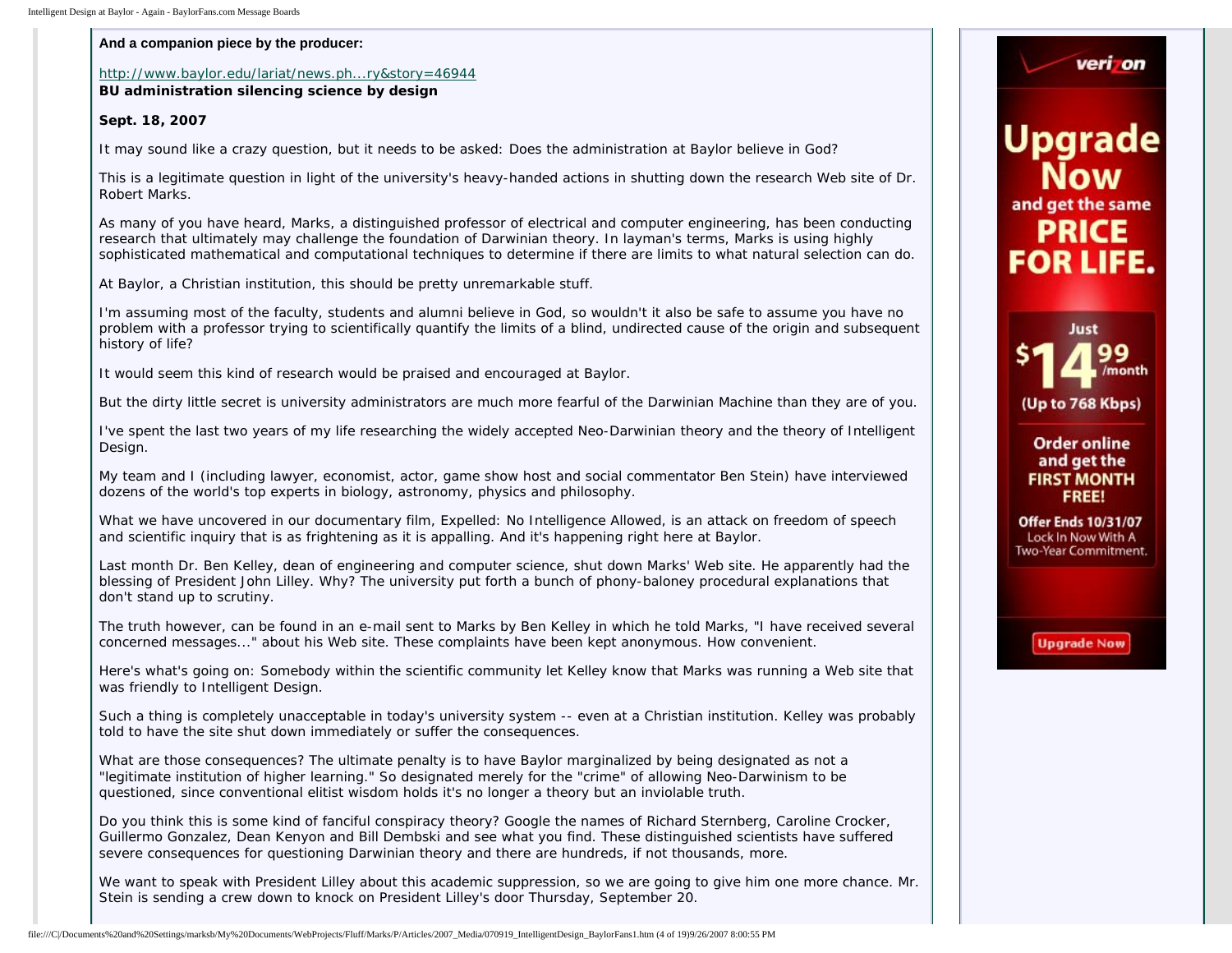■ 09-19-2007, 01:34 PM

Will he talk? We hope so. But even if he doesn't, the actions of the Baylor administration will be in our film.

*Walt Ruloff Executive producer, Premise Media*

**[Solan=Christ!!!](http://baylorfans.com/forums/member.php?u=7033)**

Scorpion Eater Baylor fan

国 quote

| ⊑⊞) quot                                                                                                                       |
|--------------------------------------------------------------------------------------------------------------------------------|
| #3                                                                                                                             |
| Join Date: Feb 2004<br>Location: Woodway<br>Posts: 16,039<br>My Mood: (4) Sneaky<br><b>COLORADO Reputation Points: 1833</b>    |
| movement" (that, and the fact that there's a                                                                                   |
| asking why we DON'T support ID as science. They'll<br>وسادا سلاويه ومساعده ومستوس والمستواء وسيرو والمستقل والمتواطئ والمستحير |

The opening to that second piece is precisely the problem with the ID "movement" (that, and the fact that there's a ideological movement presenting itself as science.)

I will be very happy to get the good press of a group coming to Baylor asking why we DON'T support ID as science. They'll spin it as some kind of vast Darwinian conspiracy, but they're wrong. It's actually a vast academic conspiracy to keep academics actually academic.

国 quote

| $\Box$ 09-19-2007, 01:41 PM                                                                                                                                             | #4                                                                                                     |
|-------------------------------------------------------------------------------------------------------------------------------------------------------------------------|--------------------------------------------------------------------------------------------------------|
| Gaspergou<br>رىققا<br>Baylor fan                                                                                                                                        | Join Date: Aug 2006<br>Location: Near the bottom<br>Posts: 3,113<br><b>DOOD</b> Reputation Points: 347 |
| Quote:<br>Originally Posted by from the second piece<br>It may sound like a crazy question, but it needs to be asked: Does the administration at Baylor believe in God? |                                                                                                        |
| Love the blatant fearmongering. Just go straight for that lowest common denominator.                                                                                    | 国 quote                                                                                                |
| 09-19-2007, 01:45 PM                                                                                                                                                    | #5                                                                                                     |
| Leviathan<br>业<br>fan                                                                                                                                                   | Join Date: Sep 2004<br>Posts: 229<br>Reputation Points: 107                                            |



| Get the next<br>seneration<br>OF SMILEYS! |
|-------------------------------------------|
|                                           |
|                                           |
|                                           |
| click<br>Here!                            |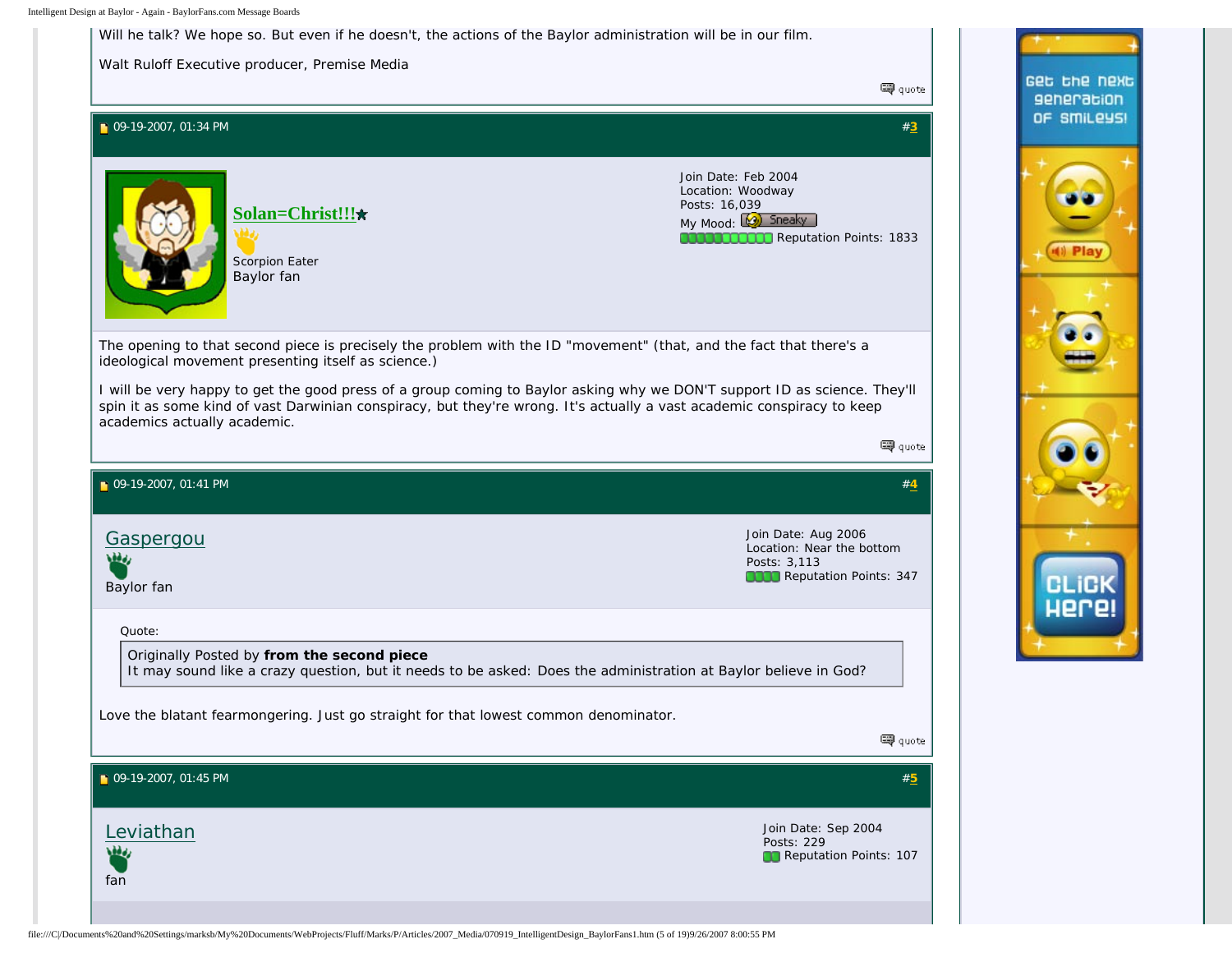#### Quote:

### Originally Posted by **producer**

*It may sound like a crazy question, but it needs to be asked: Does the administration at Baylor believe in God?*

This is a **pernicious**, **disgusting**, and **willfully dishonest** tactic. It is used to create indignation on the part of Christian laypeople in order to rally support for ID. But it is based on peddling a **bald-faced lie**.

The **lie** is this: If you are against Intelligent Design, then you don't believe the universe was designed by an intelligence, which means you must not believe in God.

I've said this before, and I'll keep saying it. **INTELLIGENT DESIGN IS NOT A REFERENDUM ON WHETHER YOU THINK GOD EXISTS AND CREATED THE UNIVERSE.** There are thousands upons thousands of scientists who are Christians (or of other faiths) who firmly believe God created the universe and who also agree that Intelligent Design is crappy pseudoscience.

This guy wants you to believe that you must equate support of ID with belief in God and God's creation of the world. **HE'S TRYING TO CON YOU!** Intelligent Design is not about science at all. It is a culture war political strategy.

国 quote

#**[6](http://baylorfans.com/forums/showpost.php?p=2195296&postcount=6)**

# **09-19-2007, 02:34 PM**



**[WacoGone](http://baylorfans.com/forums/member.php?u=7698)** Web

Join Date: Jun 2004 Location: In my house Posts: 12,286 My Mood: (4) TIRED. **Reputation Points: 1560** 

See, for example, their Wedge Manifesto. This is not about science and never has been. These people are not scientists.

There is a fantastic point-counterpoint that was published a few years ago in Natural History Magazine that addresses this. It has three ID "scientists" defend their "ideas," and then three actual scientists counter them. I've pasted in only the first exchange below, but it should be sufficient to demonstrate why it is insupportable as a scientific hypothesis. It simply is not testable. It's crappy science, and in my opinion, it's pretty crappy theology.

Quote:

Intelligent Design position statement The Challenge of Irreducible Complexity Every living cell contains many ultrasophisticated molecular machines. By Michael J. Behe Scientists use the term "black box" for a system whose inner workings are unknown. To Charles Darwin and his contemporaries, the living cell was a black box because its fundamental mechanisms were completely obscure. We now know that, far from being formed from a kind of simple, uniform protoplasm (as many nineteenth-century scientists believed), every living cell contains many ultrasophisticated molecular machines. How can we decide whether Darwinian natural selection can account for the amazing complexity that exists at the molecular level? Darwin himself set the standard when he acknowledged, "If it could be demonstrated that any

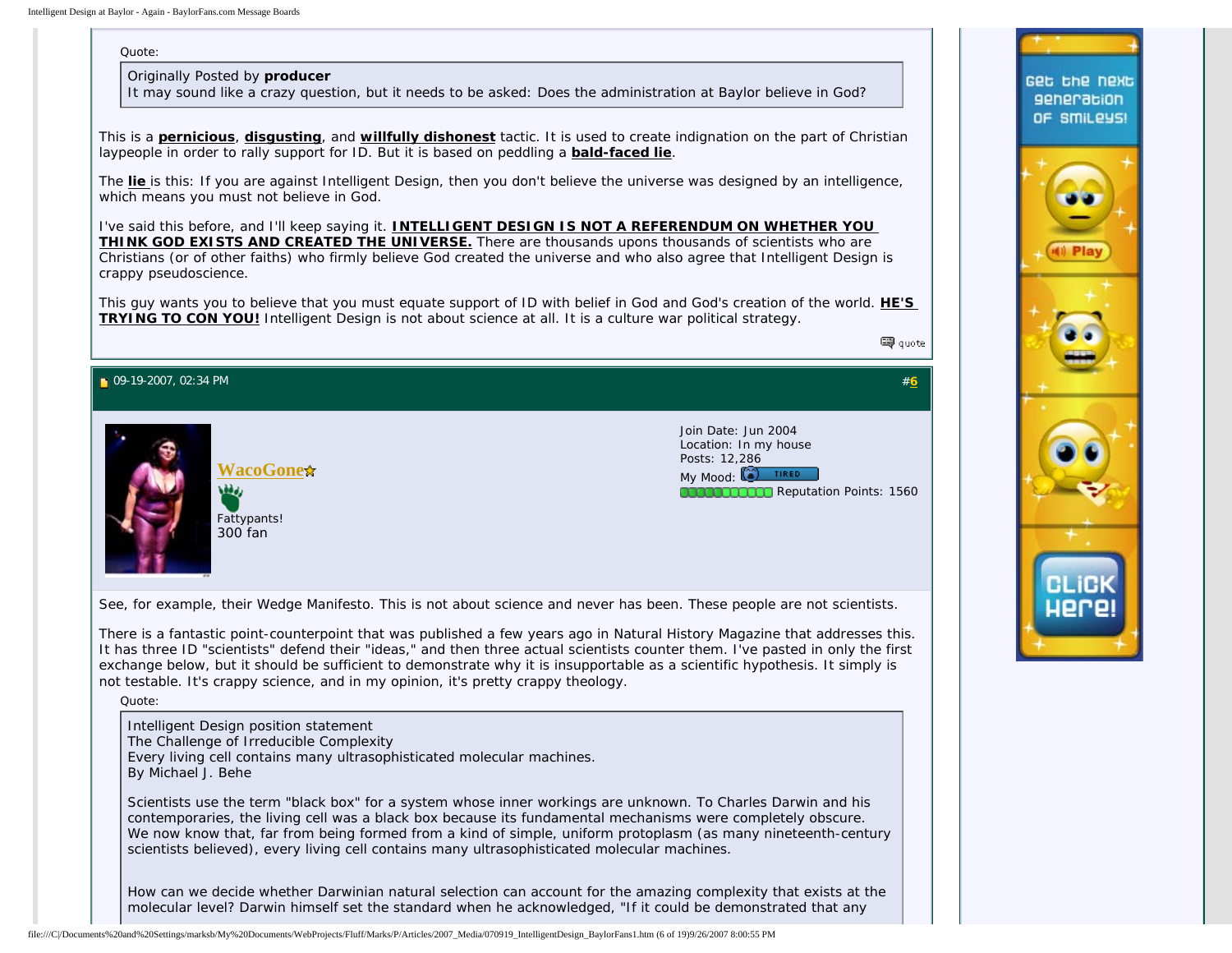complex organ existed which could not possibly have been formed by numerous, successive, slight modifications, my theory would absolutely break down."

Some systems seem very difficult to form by such successive modifications -- I call them irreducibly complex. An everyday example of an irreducibly complex system is the humble mousetrap. It consists of (1) a flat wooden platform or base; (2) a metal hammer, which crushes the mouse; (3) a spring with extended ends to power the hammer; (4) a catch that releases the spring; and (5) a metal bar that connects to the catch and holds the hammer back. You can't catch a mouse with just a platform, then add a spring and catch a few more mice, then add a holding bar and catch a few more. All the pieces have to be in place before you catch any mice. Natural selection can only choose among systems that are already working so irreducibly complex biological systems pose a powerful challenge to Darwinian theory.

Irreducibly complex systems appear very unlikely to be produced by numerous, successive, slight modifications of prior systems, because any precursor that was missing a crucial part could not function. Natural selection can only choose among systems that are already working, so the existence in nature of irreducibly complex biological systems poses a powerful challenge to Darwinian theory. We frequently observe such systems in cell organelles, in which the removal of one element would cause the whole system to cease functioning. The flagella of bacteria are a good example. They are outboard motors that bacterial cells can use for self-propulsion. They have a long, whiplike propeller that is rotated by a molecular motor. The propeller is attached to the motor by a universal joint. The motor is held in place by proteins that act as a stator. Other proteins act as bushing material to allow the driveshaft to penetrate the bacterial membrane. Dozens of different kinds of proteins are necessary for a working flagellum. In the absence of almost any of them, the flagellum does not work or cannot even be built by the cell.

Another example of irreducible complexity is the system that allows proteins to reach the appropriate subcellular compartments. In the eukaryotic cell there are a number of places where specialized tasks, such as digestion of nutrients and excretion of wastes, take place. Proteins are synthesized outside these compartments and can reach their proper destinations only with the help of "signal" chemicals that turn other reactions on and off at the appropriate times. This constant, regulated traffic flow in the cell comprises another remarkably complex, irreducible system. All parts must function in synchrony or the system breaks down. Still another example is the exquisitely coordinated mechanism that causes blood to clot.

Biochemistry textbooks and journal articles describe the workings of some of the many living molecular machines within our cells, but they offer very little information about how these systems supposedly evolved by natural selection. **Many scientists frankly admit their bewilderment about how they may have originated, but refuse to entertain the obvious hypothesis: that perhaps molecular machines appear to look designed because they really are designed.** 

I am hopeful that the scientific community will eventually admit the possibility of intelligent design, even if that acceptance is discreet and muted. My reason for optimism is the advance of science itself, which almost every day uncovers new intricacies in nature, fresh reasons for recognizing the design inherent in life and the universe. -------------------------

The boldfaced "hypothesis" is simply untestable. The use of the mousetrap as an analogy is unfortunate, as pretty much anyone can imagine multiple uses for a spring, a component that can be a part of many different complex machines. Also, I've never personally met a scientist who frankly admits any bewilderment about that particular subject.

Quote: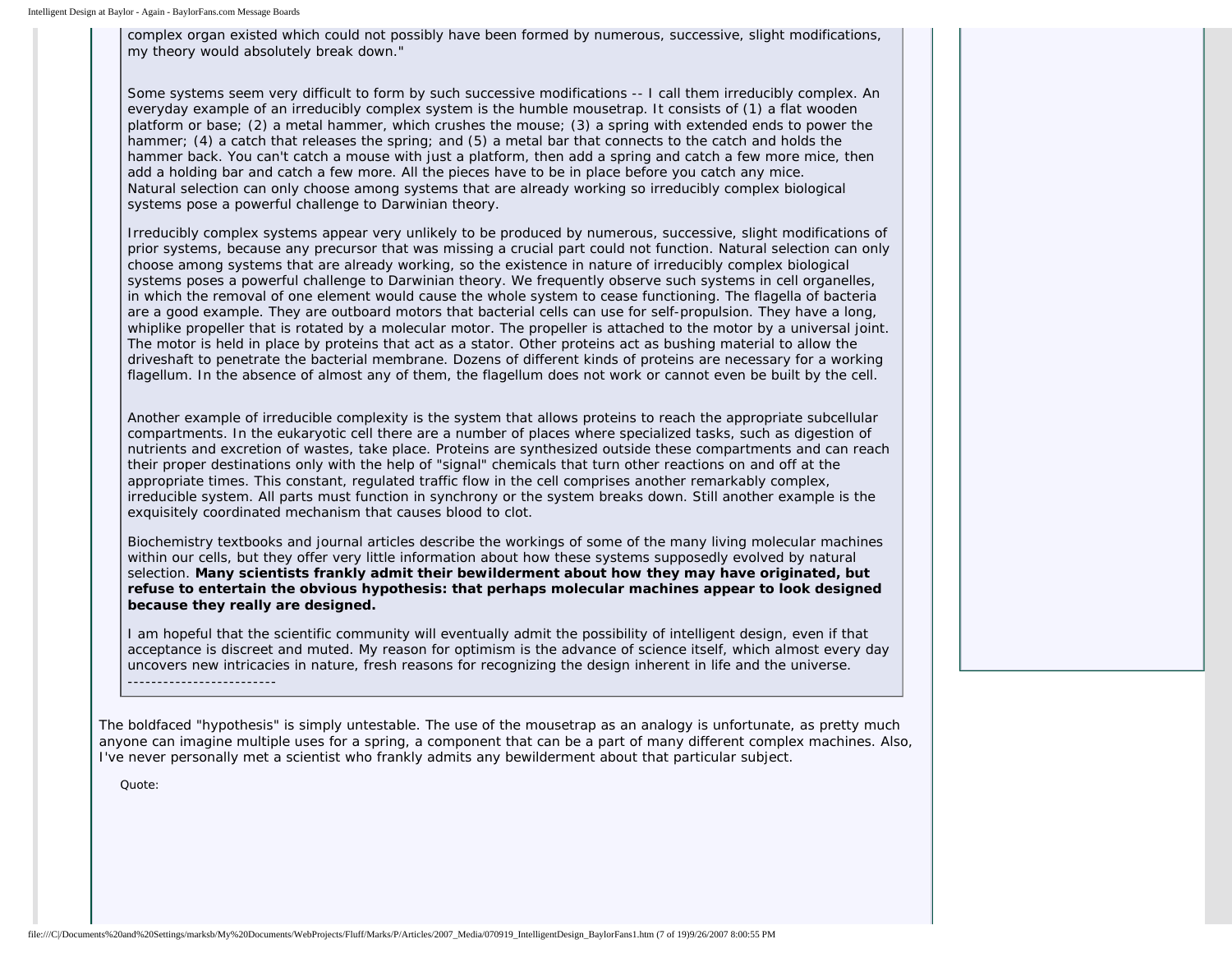Evolution response to Michael J. Behe The Flaw in the Mousetrap Intelligent design fails the biochemistry test. By Kenneth R. Miller Michael J. Behe fails to provide biochemical evidence for intelligent design.

To understand why the scientific community has been unimpressed by attempts to resurrect the so-called argument from design, one need look no further than Michael J. Behe's own essay. He argues that complex biochemical systems could not possibly have been produced by evolution because they possess a quality he calls irreducible complexity. Just like mousetraps, these systems cannot function unless each of their parts is in place. Since "natural selection can only choose among systems that are already working," there is no way that Darwinian mechanisms could have fashioned the complex systems found in living cells. And if such systems could not have evolved, they must have been designed. That is the totality of the biochemical "evidence" for intelligent design. Parts of a supposedly irreducibly complex machine may have different, but still useful, functions.

Ironically, Behe's own example, the mousetrap, shows what's wrong with this idea. Take away two parts (the catch and the metal bar), and you may not have a mousetrap but you do have a three-part machine that makes a fully functional tie clip or paper clip. Take away the spring, and you have a two-part key chain. The catch of some mousetraps could be used as a fishhook, and the wooden base as a paperweight; useful applications of other parts include everything from toothpicks to nutcrackers and clipboard holders. The point, which science has long understood, is that bits and pieces of supposedly irreducibly complex machines may have different -- but still useful -- functions.

Evolution produces complex biochemical machines.

Behe's contention that each and every piece of a machine, mechanical or biochemical, must be assembled in its final form before anything useful can emerge is just plain wrong. Evolution produces complex biochemical machines by copying, modifying, and combining proteins previously used for other functions. Looking for examples? The systems in Behe's essay will do just fine.

Natural selection favors an organism's parts for different functions.

He writes that in the absence of "almost any" of its parts, the bacterial flagellum "does not work." But guess what? A small group of proteins from the flagellum does work without the rest of the machine -- it's used by many bacteria as a device for injecting poisons into other cells. Although the function performed by this small part when working alone is different, it nonetheless can be favored by natural selection.

The blood clotting system is an example of evolution.

The key proteins that clot blood fit this pattern, too. They're actually modified versions of proteins used in the digestive system. The elegant work of Russell Doolittle has shown how evolution duplicated, retargeted, and modified these proteins to produce the vertebrate blood-clotting system. Working researchers see evolution in subcellular systems.

And Behe may throw up his hands and say that he cannot imagine how the components that move proteins between subcellular compartments could have evolved, but scientists actually working on such systems completely disagree. In a 1998 article in the journal Cell, a group led by James Rothman, of the Sloan-Kettering Institute, described the remarkable simplicity and uniformity of these mechanisms. They also noted that these mechanisms "suggest in a natural way how the many and diverse compartments in eukaryotic cells could have evolved in the first place." Working researchers, it seems, see something very different from what Behe sees in these systems -- they see evolution.

Behe's points are philosophical, not scientific.

If Behe wishes to suggest that the intricacies of nature, life, and the universe reveal a world of meaning and purpose consistent with a divine intelligence, his point is philosophical, not scientific. It is a philosophical point of view, incidentally, that I share. However, to support that view, one should not find it necessary to pretend that we know less than we really do about the evolution of living systems. In the final analysis, the biochemical hypothesis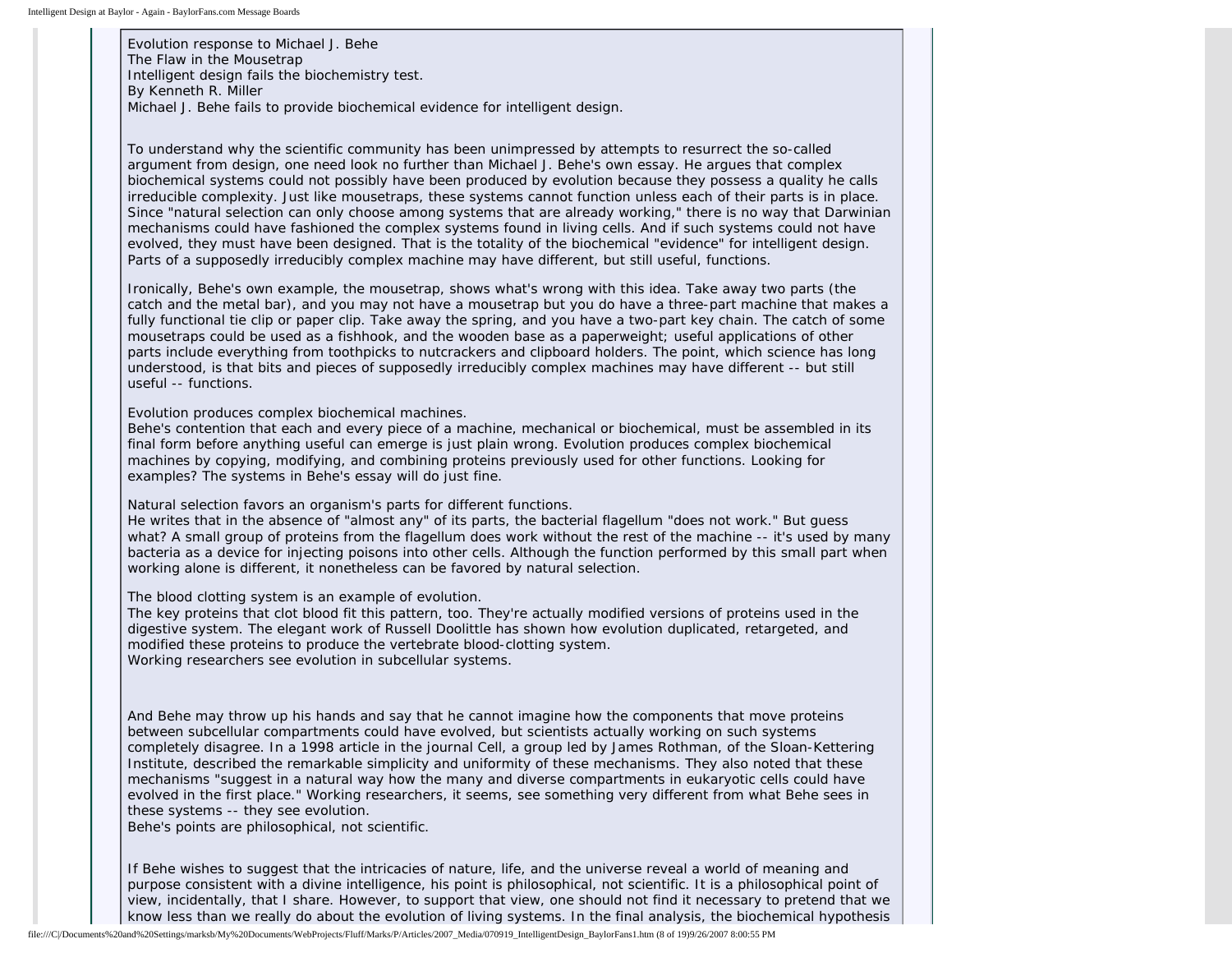of intelligent design fails not because the scientific community is closed to it but rather for the most basic of reasons -- because it is overwhelmingly contradicted by the scientific evidence.

The whole thing is available here: <http://www.actionbioscience.org/evolution/nhmag.html>

Where there is DNA, there is life.

**09-19-2007, 02:47 PM** 

\_\_\_\_\_\_\_\_\_\_\_\_\_\_\_\_\_\_



**[AFB1919](http://baylorfans.com/forums/member.php?u=13419)** Hardworking, Alphamale, Jackhammer Baylor Bears fan

Join Date: Feb 2007 Location: Waco We Do Posts: 350 **Reputation Points: 97** 

#**[7](http://baylorfans.com/forums/showpost.php?p=2195313&postcount=7)**

国 quote

Quote:

Originally Posted by **Leviathan**

*This is a pernicious, disgusting, and willfully dishonest tactic. It is used to create indignation on the part of Christian laypeople in order to rally support for ID. But it is based on peddling a bald-faced lie.* 

*The lie is this: If you are against Intelligent Design, then you don't believe the universe was designed by an intelligence, which means you must not believe in God.* 

*I've said this before, and I'll keep saying it. INTELLIGENT DESIGN IS NOT A REFERENDUM ON WHETHER YOU THINK GOD EXISTS AND CREATED THE UNIVERSE. There are thousands upons thousands of scientists who are Christians (or of other faiths) who firmly believe God created the universe and who also agree that Intelligent Design is crappy pseudoscience.* 

*This guy wants you to believe that you must equate support of ID with belief in God and God's creation of the world. HE'S TRYING TO CON YOU! Intelligent Design is not about science at all. It is a culture war political strategy.*

lol wow. Are you going to beat me up if I disagree with you? I hope not. You'll probably use caps lock a few times in your response, but i guess thats okay.

jk

On a serious note though:

What would you consider to be the best and worst case scenarios of Baylor allowing this website to continue to be online?

All I have seen teaches me to trust the Creator for all I have not seen.

-Ralph Waldo Emerson

 $\_$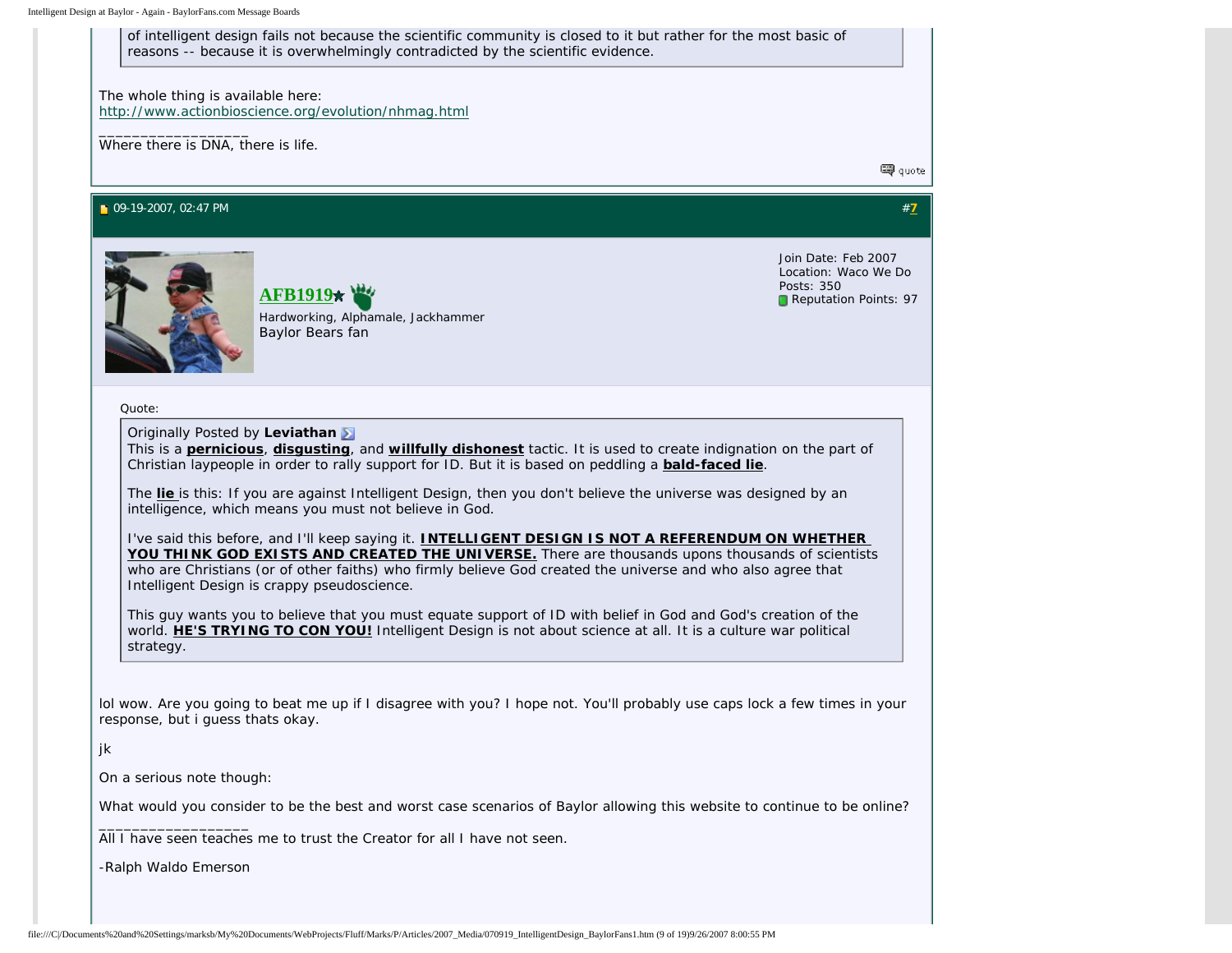Intelligent Design at Baylor - Again - BaylorFans.com Message Boards



Last edited by AFB1919 : 09-19-2007 at 03:00 PM.

国 quote

#**[8](http://baylorfans.com/forums/showpost.php?p=2195345&postcount=8)**

# **09-19-2007, 03:13 PM**

# [Leviathan](http://baylorfans.com/forums/member.php?u=7994)

Join Date: Sep 2004 Posts: 229 Reputation Points: 107

#### Quote:

fan

رتفا

Originally Posted by **AFB1919**

*lol wow. Are you going to beat me up if I disagree with you? I hope not. You'll probably use caps lock a few times in your response, but i guess thats okay.* 

*jk* 

*What would you consider to be the best and worst case scenarios of Baylor allowing this website to continue to be online?*

Don't worry, I'm non-violent. But I do get frustrated with people like this guy writing in the lariat.

As for the outcome for Baylor, I have mixed feelings. Because I support academic freedom, I believe as long as Marks does his job well in his department then what he believes and does on his own time with respect to this issue is his prerogative--provided the lawyers can hammer out the details of how he can publicize his work without implying institutional endorsement. At the same time, it saddens me that Baylor has become ground zero for this issue. The university is being used as a sacrificial pawn in a larger political game.

Worst case is that situations like this continue to escalate, making it harder and harder for Baylor faculty, particularly in the sciences, to secure grant funding and other academic objectives due to their being from a "nutcase" university, which in turn assures that the university's goal of becoming a top-tier research university will not only not be reached, but will recede farther from view. Best case, this blows over in a couple of months, people forget about it, and everybody goes on about their business

*Last edited by Leviathan : 09-19-2007 at 03:19 PM.* 

国 quote

#**[9](http://baylorfans.com/forums/showpost.php?p=2195364&postcount=9)**

# **09-19-2007, 03:27 PM**

file:///C|/Documents%20and%20Settings/marksb/My%20Documents/WebProjects/Fluff/Marks/P/Articles/2007\_Media/070919\_IntelligentDesign\_BaylorFans1.htm (10 of 19)9/26/2007 8:00:55 PM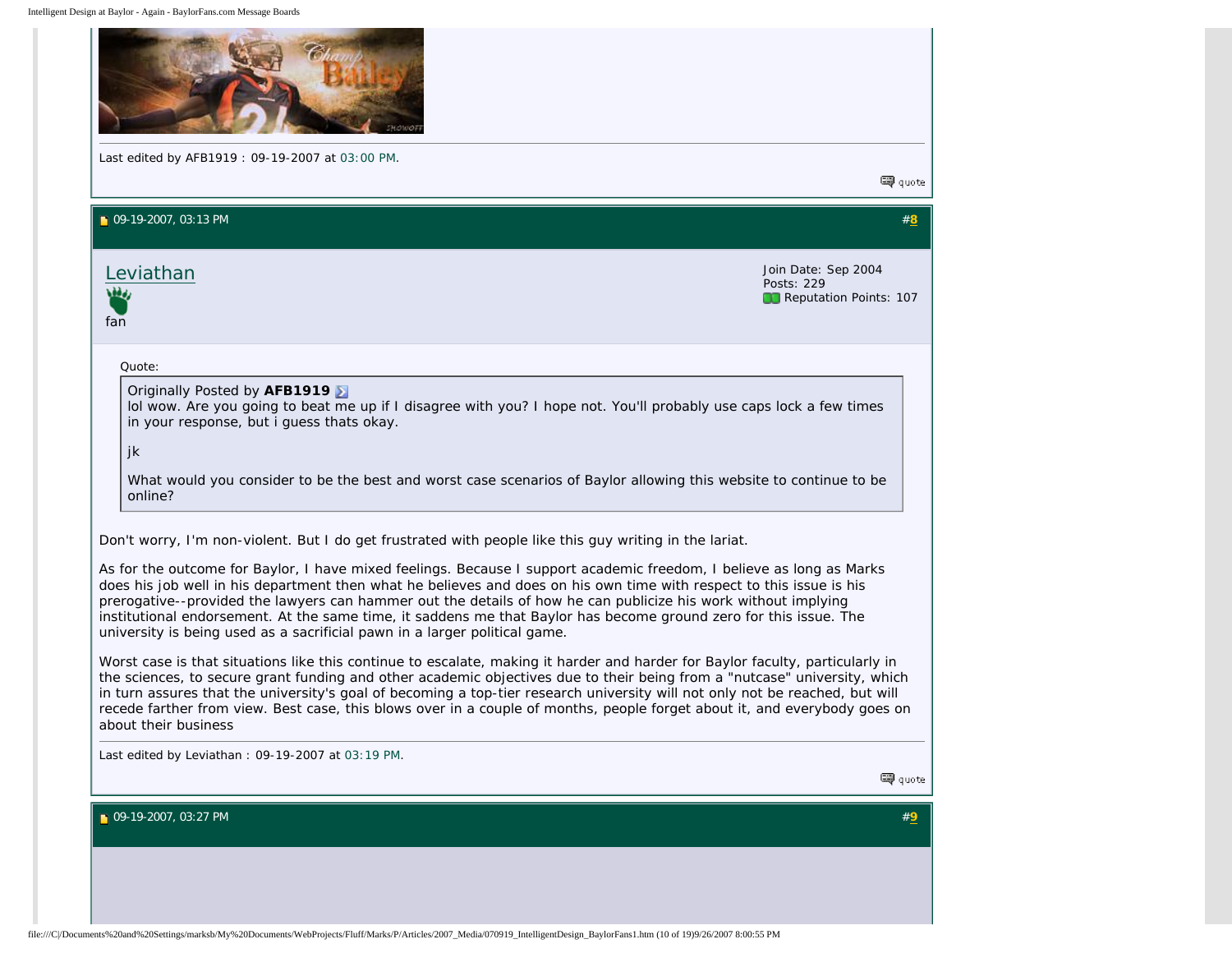

file:///C|/Documents%20and%20Settings/marksb/My%20Documents/WebProjects/Fluff/Marks/P/Articles/2007\_Media/070919\_IntelligentDesign\_BaylorFans1.htm (11 of 19)9/26/2007 8:00:55 PM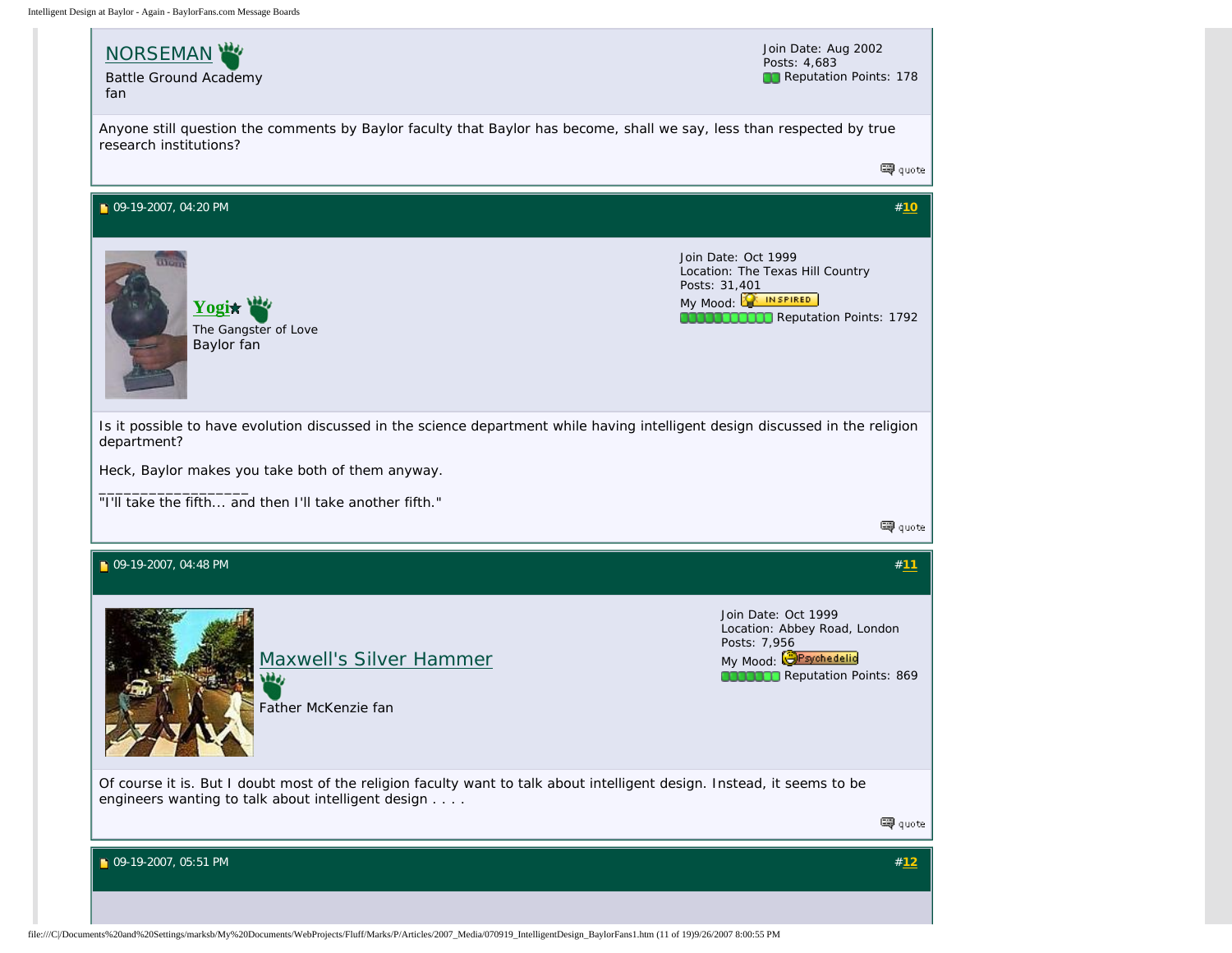Intelligent Design

| n at Baylor - Again - BaylorFans.com Message Boards                                                                                                                                                                                                                                                                                                                                                                                                                                                                                                                                                                                                                                                                                                                                                                                                                                                                                                                                                                                                                                                                                                                                                                                                                                                                                                                                                                                                                                                                                                                                                                                                                                                                                                                                                                                                                                                                                                                                                                                                                                                                                                                     |                                                                                    |
|-------------------------------------------------------------------------------------------------------------------------------------------------------------------------------------------------------------------------------------------------------------------------------------------------------------------------------------------------------------------------------------------------------------------------------------------------------------------------------------------------------------------------------------------------------------------------------------------------------------------------------------------------------------------------------------------------------------------------------------------------------------------------------------------------------------------------------------------------------------------------------------------------------------------------------------------------------------------------------------------------------------------------------------------------------------------------------------------------------------------------------------------------------------------------------------------------------------------------------------------------------------------------------------------------------------------------------------------------------------------------------------------------------------------------------------------------------------------------------------------------------------------------------------------------------------------------------------------------------------------------------------------------------------------------------------------------------------------------------------------------------------------------------------------------------------------------------------------------------------------------------------------------------------------------------------------------------------------------------------------------------------------------------------------------------------------------------------------------------------------------------------------------------------------------|------------------------------------------------------------------------------------|
| Leviathan<br>fan                                                                                                                                                                                                                                                                                                                                                                                                                                                                                                                                                                                                                                                                                                                                                                                                                                                                                                                                                                                                                                                                                                                                                                                                                                                                                                                                                                                                                                                                                                                                                                                                                                                                                                                                                                                                                                                                                                                                                                                                                                                                                                                                                        | Join Date: Sep 2004<br>Posts: 229<br>Reputation Points: 107                        |
| Quote:<br>Originally Posted by Yogi<br>Is it possible to have evolution discussed in the science department while having intelligent design discussed in<br>the religion department?<br>Sorry to pick on you Yogi, but this is the perfect example of what infuriates me--not about you, but about the ID<br>movement. Your question implies that it must not be permissible for the religion department to discuss whether or not God<br>created the universe. After all, Baylor's trying to suppress discussion of intelligent design, right? That's just what the guy<br>quoted in the lariat wants people to be thinking. He wants you asking that question so you'll "put 2 and 2 together" and<br>conclude that there is some vast Darwinian conspiracy to remove God from academia, including from Christian institutions<br>like Baylor. If you're against ID, then by golly you're against talking about God.<br>But religion classes and philosophy classes and who's know what all other kinds have classes at Baylor--and at every other<br>college in the world--have always explored the topic of God's hand in creation--the nature of the universe--the meaning of<br>life--science's relationship to religion--etc., etc. Discussions of God's having created the universe--and how that might<br>have happened--are not being suppressed at Baylor, nor have they ever been. But ID is not about a philsophical/<br>theological discussion of God's role in creating the universe. It is a political strategy to undermine the credibility of modern<br>science as a step toward a cultural revolution "to renew American culture by shaping public policy to reflect conservative<br>Christian values"<br>Implying that Baylor's administration doesn't believe in God--or is trying to suppress discussion of God's hand in creation--<br>because it wants to distance itself from any endorsement of ID is like saying that the administration must not believe in<br>the Trinity--which includes the Holy Ghost--because the administration took down Egon, Ray, and Peter's website<br>publicizing work in their Baylor Ghostbusting Laboratory. | 国 quote                                                                            |
| 09-19-2007, 06:38 PM                                                                                                                                                                                                                                                                                                                                                                                                                                                                                                                                                                                                                                                                                                                                                                                                                                                                                                                                                                                                                                                                                                                                                                                                                                                                                                                                                                                                                                                                                                                                                                                                                                                                                                                                                                                                                                                                                                                                                                                                                                                                                                                                                    | #13                                                                                |
| $AFB1919*$<br>Hardworking, Alphamale, Jackhammer<br>Baylor Bears fan                                                                                                                                                                                                                                                                                                                                                                                                                                                                                                                                                                                                                                                                                                                                                                                                                                                                                                                                                                                                                                                                                                                                                                                                                                                                                                                                                                                                                                                                                                                                                                                                                                                                                                                                                                                                                                                                                                                                                                                                                                                                                                    | Join Date: Feb 2007<br>Location: Waco We Do<br>Posts: 350<br>Reputation Points: 97 |
|                                                                                                                                                                                                                                                                                                                                                                                                                                                                                                                                                                                                                                                                                                                                                                                                                                                                                                                                                                                                                                                                                                                                                                                                                                                                                                                                                                                                                                                                                                                                                                                                                                                                                                                                                                                                                                                                                                                                                                                                                                                                                                                                                                         |                                                                                    |

file:///C|/Documents%20and%20Settings/marksb/My%20Documents/WebProjects/Fluff/Marks/P/Articles/2007\_Media/070919\_IntelligentDesign\_BaylorFans1.htm (12 of 19)9/26/2007 8:00:55 PM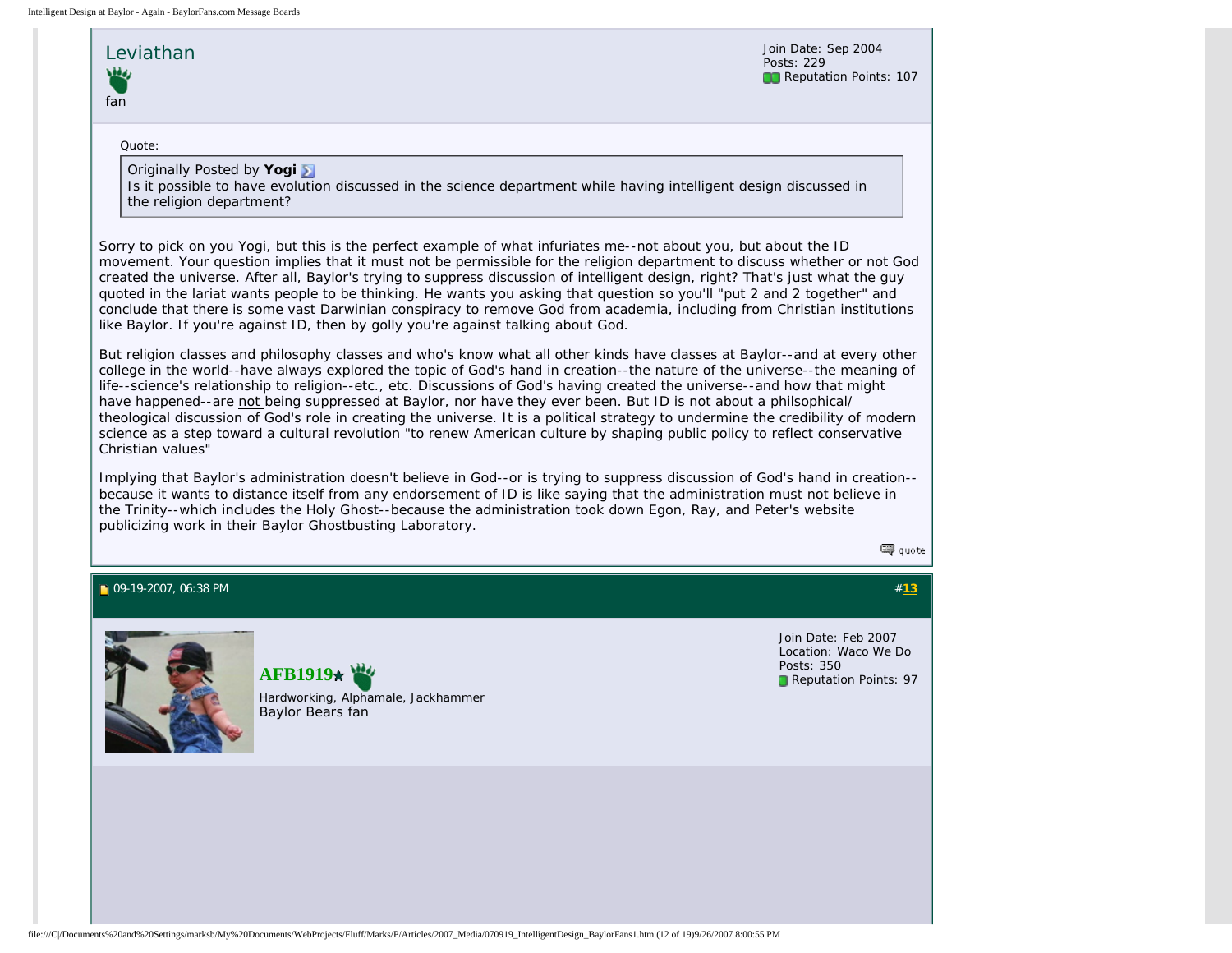Has anyone challenged yet whether or not there is an intelligent designer?

That seems to be common ground, at least from what I have seen so far.

What are some alternative ways that one would pursue that fact (belief?) as an academic endeavor?

Leviathan, I believe you that for many people this is a political tool more than anything. (I think I believe that), but my question is, does it have to be?

Could there be some well-meaning people out there who just want to do research on the idea? Surely academia, and Christian academia especially, is a good place to do that, and you know what, maybe it will turn out they are wrong. That's what happens to a lot of hypotheses, they are wrong. But there was a time when people were thrown in jail for wanting to learn about the earth orbiting the sun. I see no reason (and I'm not a scientist) but I see no reason why there is not at least the POSSIBILITY that God could be unveiling himself through science, and one-hundred years from now, something like ID might be a credible theory.

All I have seen teaches me to trust the Creator for all I have not seen.

-Ralph Waldo Emerson

 $\_$ 



*Last edited by AFB1919 : 09-19-2007 at 06:40 PM.* 



国 quote

file:///C|/Documents%20and%20Settings/marksb/My%20Documents/WebProjects/Fluff/Marks/P/Articles/2007\_Media/070919\_IntelligentDesign\_BaylorFans1.htm (13 of 19)9/26/2007 8:00:55 PM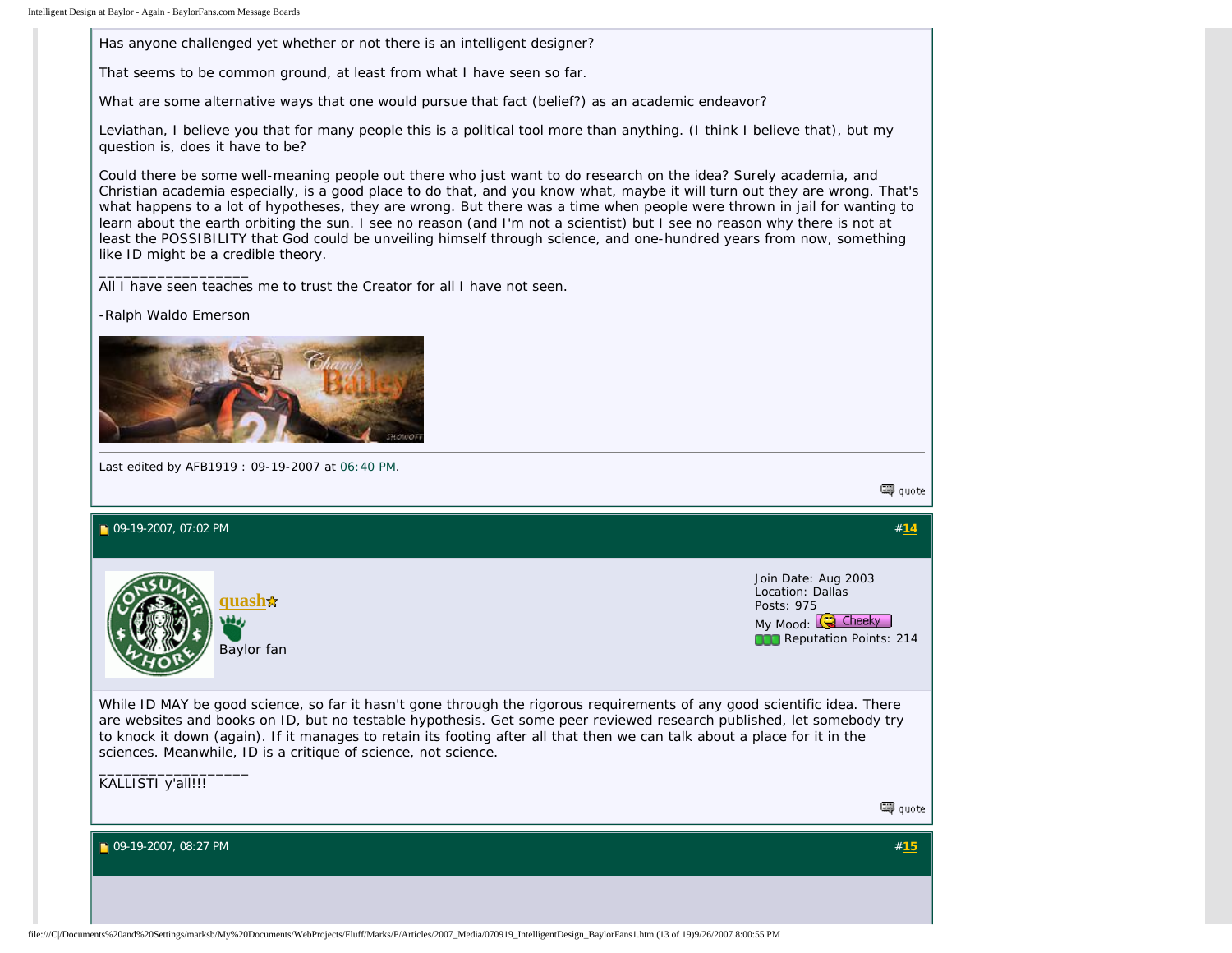# **[LordByron](http://baylorfans.com/forums/member.php?u=6767)** رفقه BaylorFans Sponsor Baylor fan Quote: Originally Posted by **Peanut Farmer** *Still in denial that this is a problem?*

*[http://www.baylor.edu/lariat/news.ph...ry&story=46951](http://www.baylor.edu/lariat/news.php?action=story&story=46951)*

*ID debate to continue in new film*

*Sept. 19, 2007* 

*By Claire St. Amant City editor*

*Troubled by the Baylor administration's removal of an intelligent design Web site from a Baylor server, a producer from the film Expelled: No Intelligence Allowed is planning a Thursday trip to campus in hopes of meeting with President John Lilley.* 

Join Date: Dec 2003 Location: Arlington, TX

My Mood: **CO**J Angelic **BOOD** Reputation Points: 305

Posts: 6,238

*Distinguished professor Dr. Robert Marks' personal research Web site on evolutionary informatics was taken down from a Baylor server last month, and producers of Expelled want to speak to Lilley about it.* 

*"We are disturbed with what happened with Dr. Marks," executive producer Walt Ruloff said. "He was working on some really vital research."* 

*Even though he was not granted an official meeting with Lilley, associate producer Mark Mathis has decided to bring a film crew on campus anyway.* 

*Lori Fogleman, director of media relations for Baylor, said the president's office "gets many, many requests for meetings, participation in special events, commentary and interviews."* 

*"Given Dr. Lilley's ongoing commitments that are focused on advancing the university's most significant objectives, it is impossible for us to respond favorably to every invitation," Fogleman said. "In this specific instance, we were unable to respond positively to a request from a filmmaker working on comedic actor Ben Stein's next movie project."* 

*The documentary, due out in February, features Stein as an "academic rebel" in search of answers regarding higher education's treatment of intelligent design issues. Stein and the producers have conducted interviews on both sides of the issue at a number of colleges and universities, including Notre Dame University, Iowa State University, George Mason University, Cornell University, Pepperdine University and the University of Minnesota at Morris.* 

*"We're trying to be as fair and as up front as possible, but these are questions that need answering," he said. "(The administration) should be able to provide logical, reasonable answers."* 

*Ruloff said while the current plans call for Mathis to discuss academic freedom and intelligent design issues with Lilley, he hopes students will come out as well and raise questions to the administration. Mathis, too, believes this is a student cause.* 

*"We think it would be appropriate for the student body to ask the questions," Mathis said.* 

*However, the producers said they wouldn't be surprised if students are hesitant to get involved.*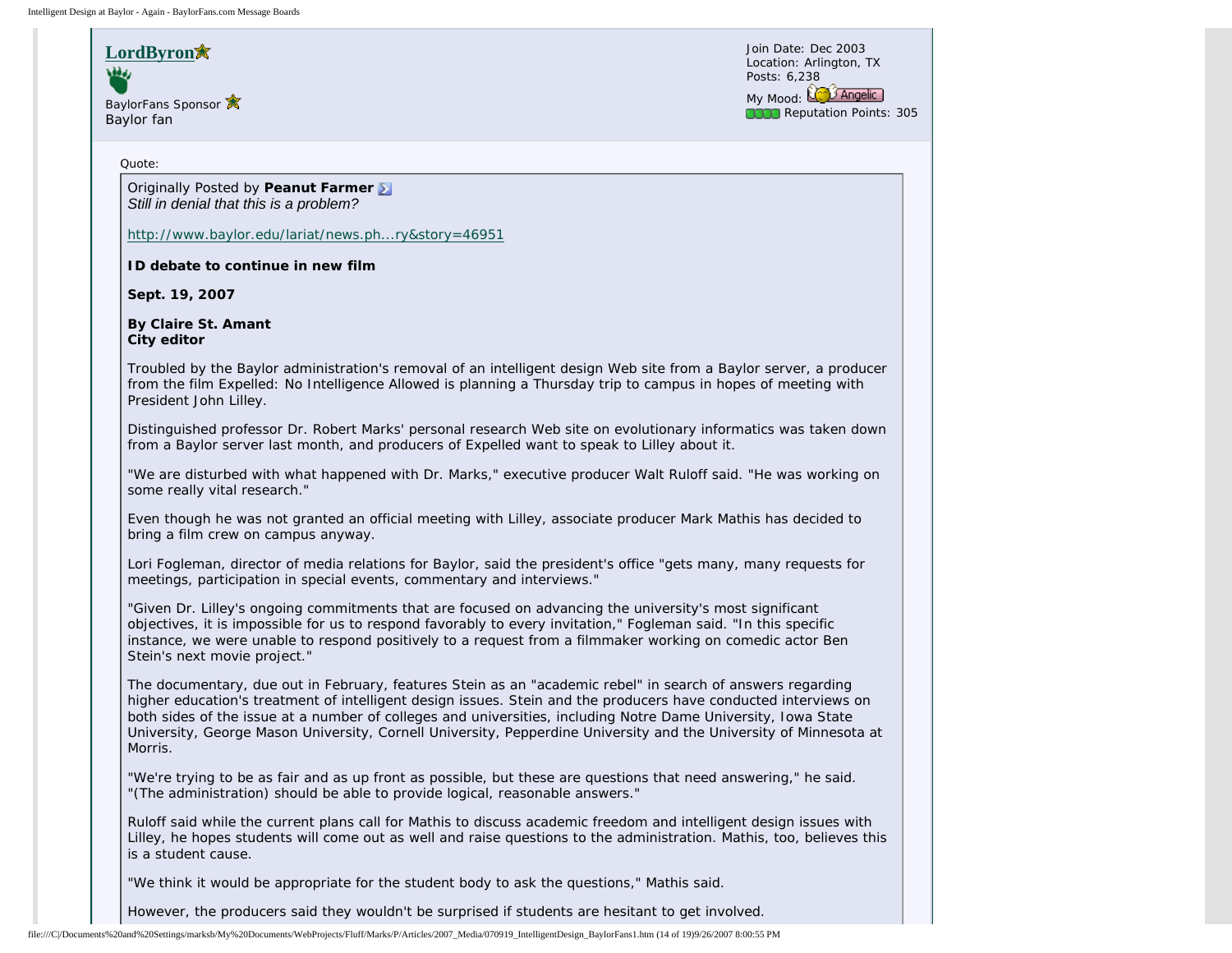$\_$ 

*"Students are fearful," Mathis said. "They don't want to go on the record supporting intelligent design."* 

*Through his previous experience on the film, Mathis said students have frequently expressed concerns about coming forward with support.* 

*"The depth of intimidation tactics are unreal," he said. "Students are concerned they won't be able to get into graduate school or get a job."* 

*Mathis also said certain majors are more worried about the stigma of intelligent design than others.* 

*"If you were a biology student, you wouldn't dare touch this," he said. Allentown, Pa. junior Sam Chen, the director of the Intelligent Design* 

*Undergraduate Research Center said he doesn't have any plans to be officially involved with questioning Lilley. "The students deserve an answer," Chen said. "There may very well be a good reason to shut down Dr. Marks' lab, but the president has yet to provide one."*

This guy should of been born in Russia back in the early part of the century. He would have made a good communist. He's really good at propaganda.

# We simplify internet marketing [www.wsimarketing.com/bbeets/specialoffers.aspx](http://www.wsimarketing.com/bbeets/specialoffers.aspx)

### 国 quote



Good grief. Let the guy keep his site up with the disclaimer that it's not Baylor-sponsored research and nobody has any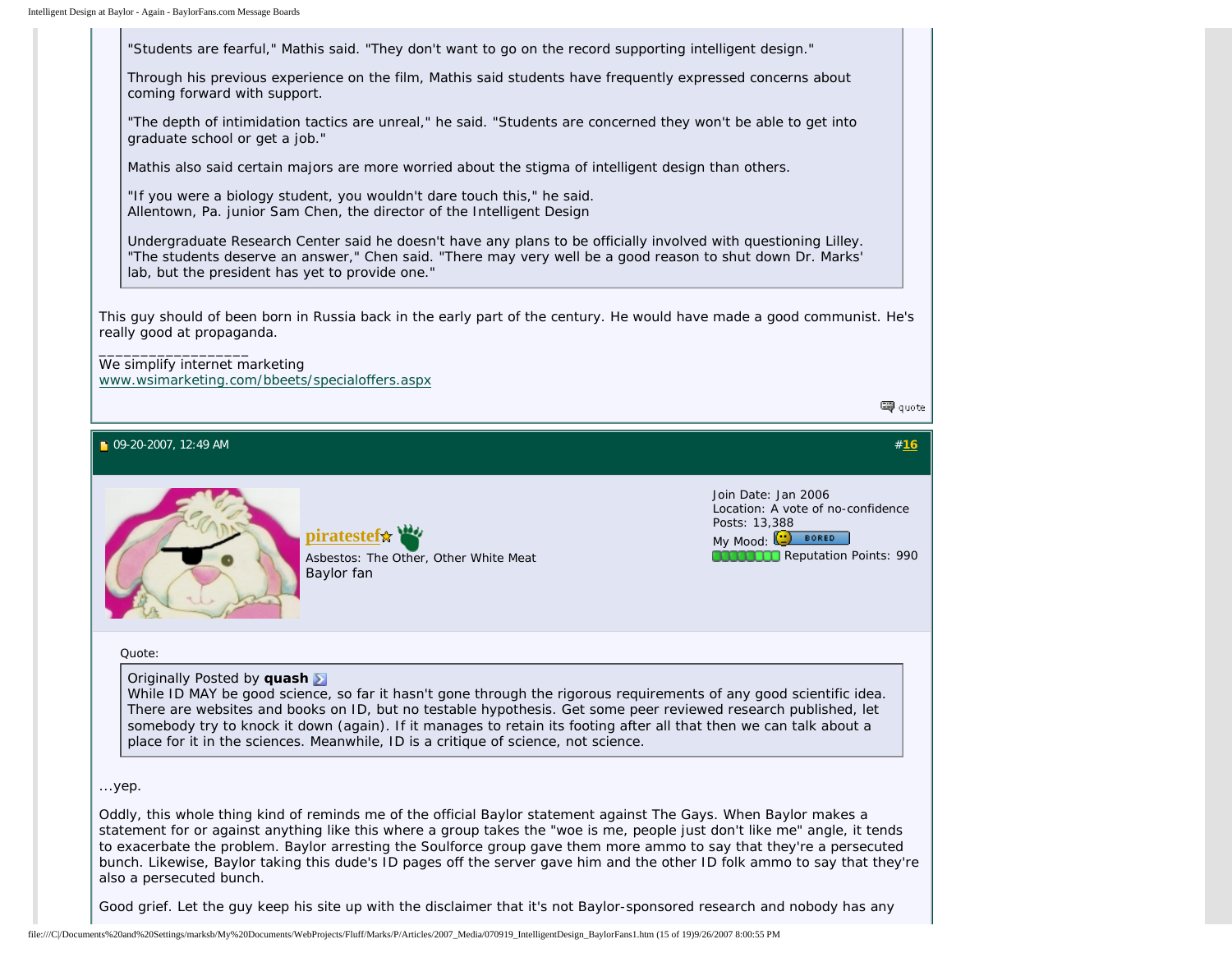room to pitch a fit. We're still not sponsoring something that's pseudoscience at best (and apparently only about God when they're speaking to a Christian audience--which, honestly, is the thing that insults me the most about it), and they're still not able to say that they're being shut out by the big bad Darwinists at Baylor. Meanwhile, peer-reviewed scientific publications can continue shutting out ID as something that's not science in the first place. Everyone still wins. \_\_\_\_\_\_\_\_\_\_\_\_\_\_\_\_\_\_ Fool me once, shame on thee. Fool me twice, shame on me. Quote: Originally Posted by **LinuxBear** *'we can do all things thru coco.' - BoL* 国 quote **09-20-2007, 08:35 AM**  #**[17](http://baylorfans.com/forums/showpost.php?p=2196127&postcount=17)** [NORSEMAN](http://baylorfans.com/forums/member.php?u=3515) Join Date: Aug 2002 Posts: 4,683 Battle Ground Academy **Reputation Points: 178** fan This ID business is not about convincing others about empirical science or philosophy/theology. It is about selling the the idea that Baylor has lost its way and that the light is going out. That's the deal: Baylor is in an ideological war and its leadership either doesn't know it or subscribes to it. It is a 21st century crusade, period, and it is about control with the subsequent purging of non-believers. And 2012 is the mantra and camouflage which tries to conceal that this is about academia. 国 quote ■ 09-20-2007, 11:13 AM #**[18](http://baylorfans.com/forums/showpost.php?p=2196370&postcount=18)** Join Date: Jun 2000 West Coast Bear Posts: 1,326 Wo. My Mood: رَبِّ) Relaxed **CCC** Reputation Points: 203 Baylor fan Ok is it just me or in the hands of the ID bigiots does intelligent design become an oxymoron rather than a descriptor? 国 quote **09-20-2007, 01:15 PM** #**[19](http://baylorfans.com/forums/showpost.php?p=2196550&postcount=19)**

file:///C|/Documents%20and%20Settings/marksb/My%20Documents/WebProjects/Fluff/Marks/P/Articles/2007\_Media/070919\_IntelligentDesign\_BaylorFans1.htm (16 of 19)9/26/2007 8:00:55 PM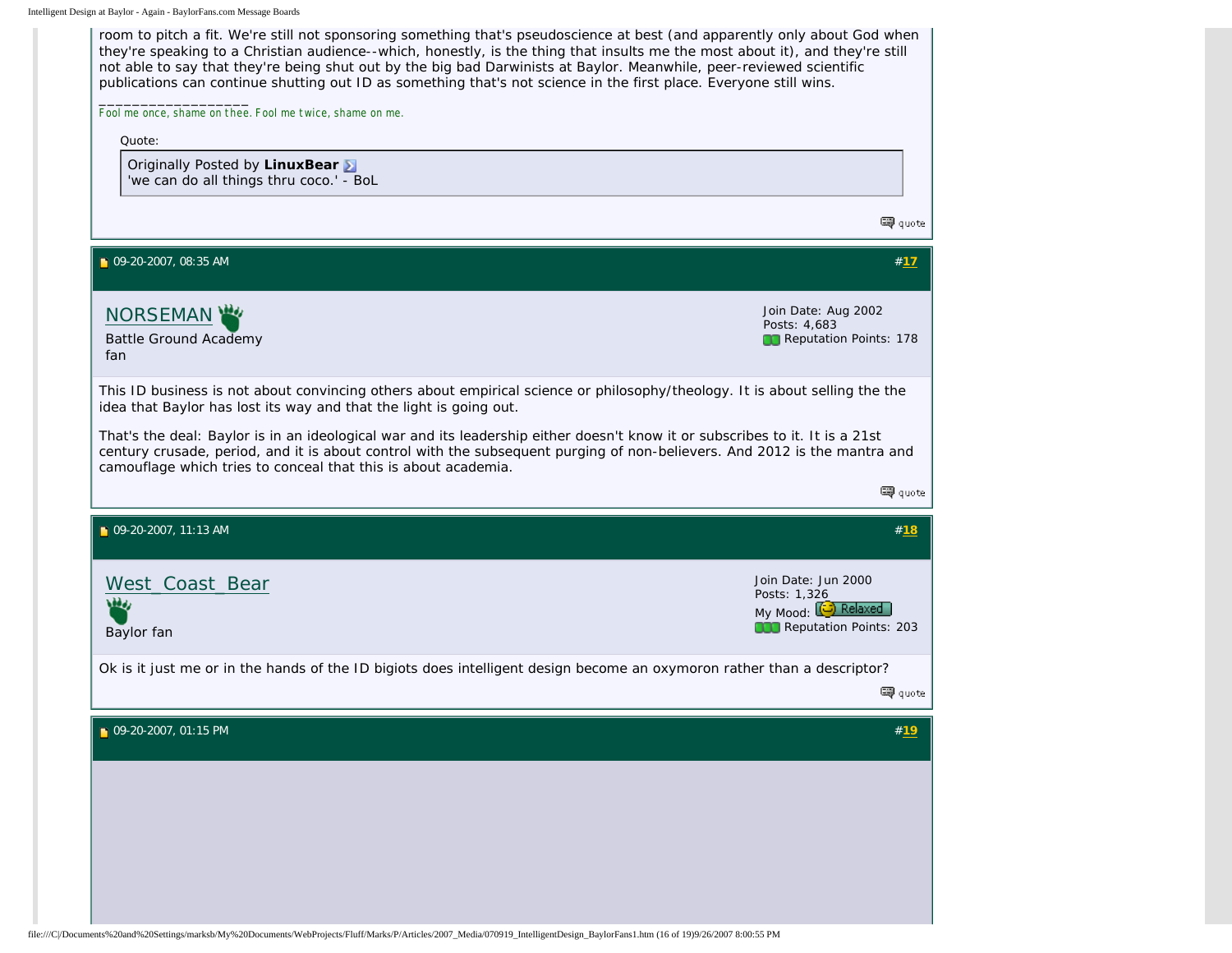Intelligent Design at Baylor - Again - BaylorFans.com Message Boards



file:///C|/Documents%20and%20Settings/marksb/My%20Documents/WebProjects/Fluff/Marks/P/Articles/2007\_Media/070919\_IntelligentDesign\_BaylorFans1.htm (17 of 19)9/26/2007 8:00:55 PM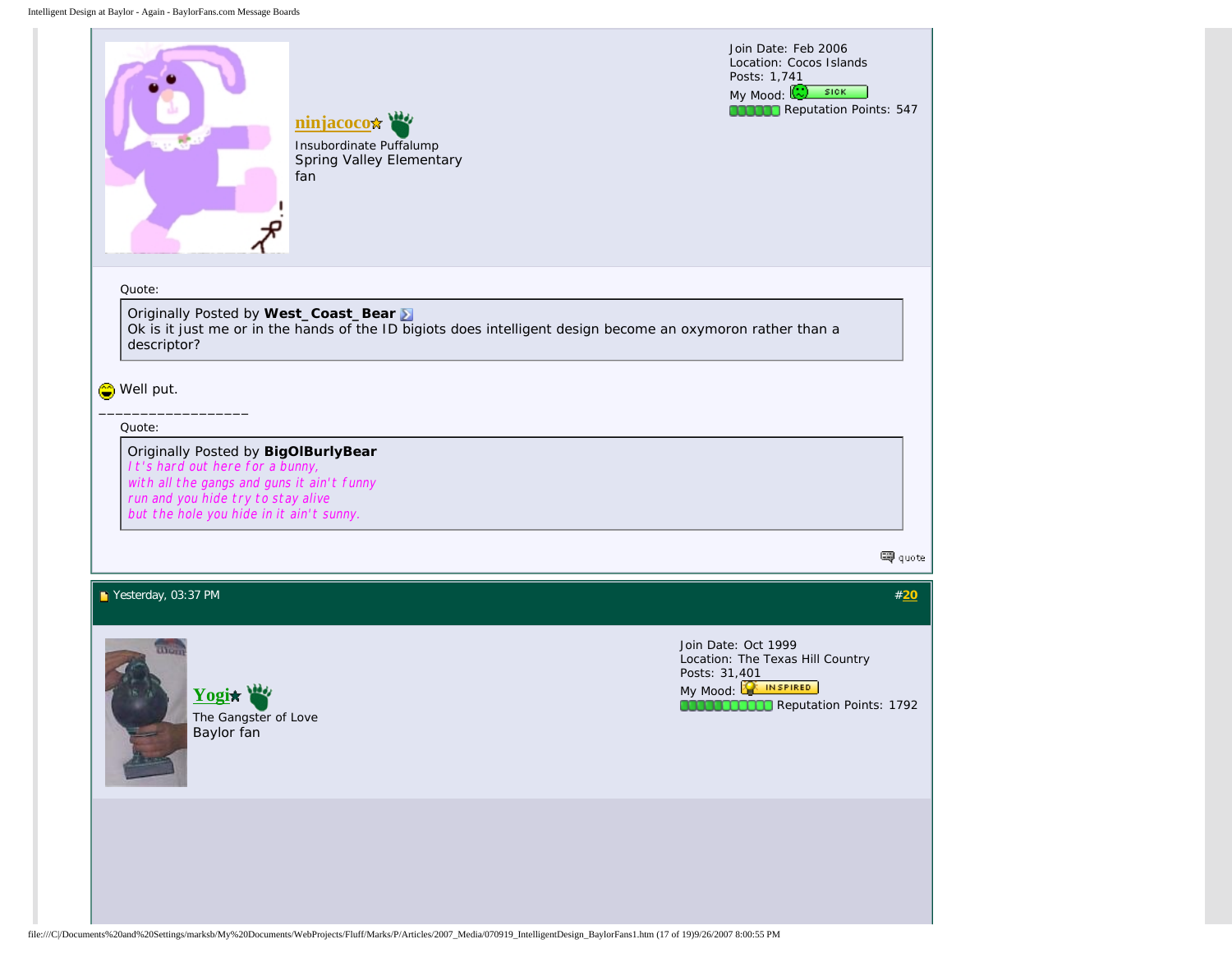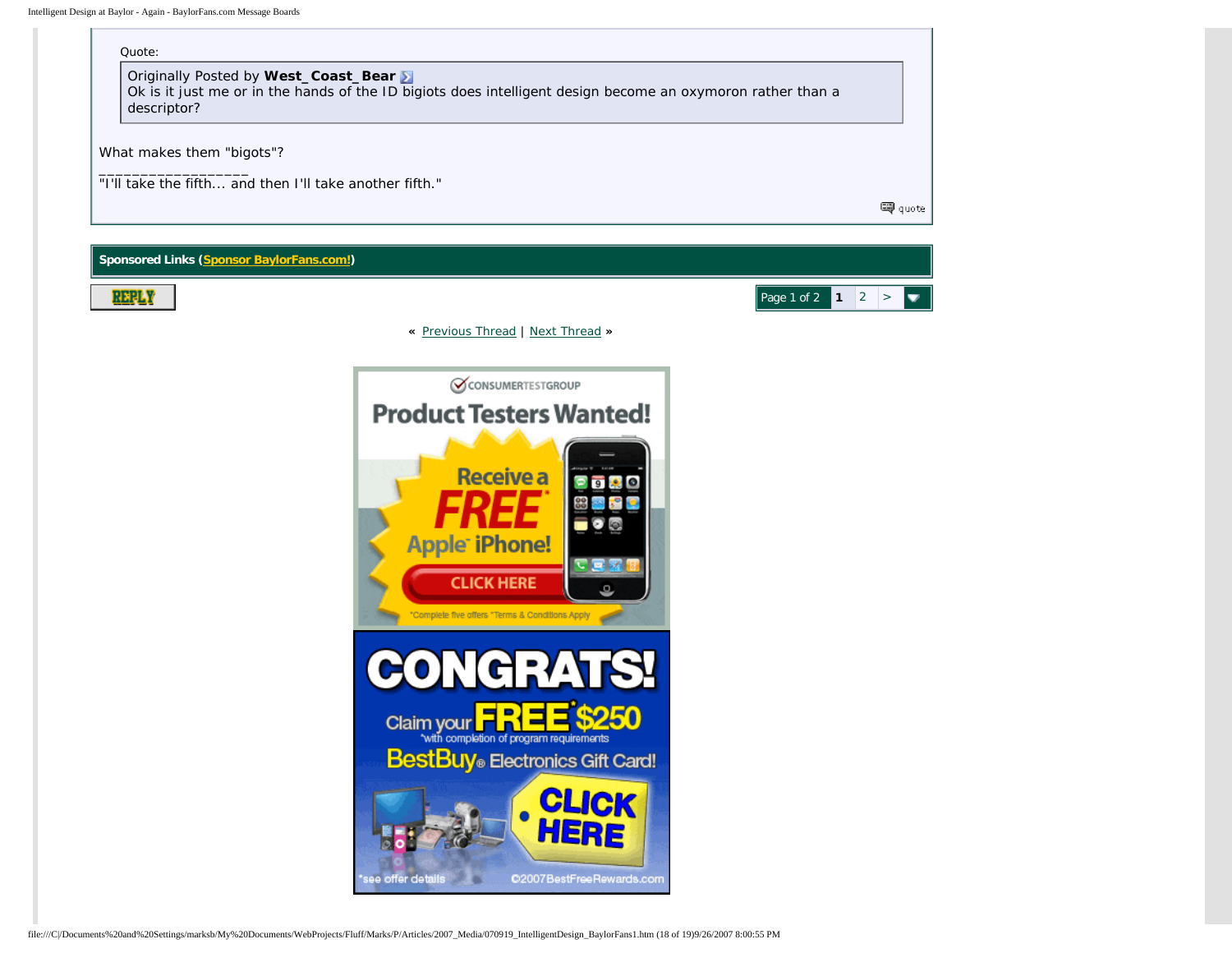

# **Posting Rules**

You **may not** post new threads You **may not** post replies You **may not** post attachments You **may not** edit your posts

 $\bullet$ 

[vB code](http://baylorfans.com/forums/misc.php?do=bbcode) is **On** [Smilies](http://baylorfans.com/forums/misc.php?do=showsmilies) are **On** [\[IMG\]](http://baylorfans.com/forums/misc.php?do=bbcode#imgcode) code is **Off** HTML code is **Off**

**Forum Jump** Religion & Politics  $\|\mathsf{Go}\|$ 

All times are GMT -5. The time now is 10:55 AM.

**[Contact Us](mailto:Administrator@BaylorFans.com) - [BaylorFans.com](http://www.baylorfans.com/) - [Archive](http://baylorfans.com/forums/archive/index.php) - [Privacy Statement](http://www.baylorfans.com/privacy_policy.php) - [Top](#page-0-0)**

Powered by vBulletin® Version 3.6.5 Copyright ©2000 - 2007, Jelsoft Enterprises Ltd. BaylorFans.com is an independent site and is not affiliated with Baylor University or the Baylor University Athletic Department. Copyright ©1998 - 2007, BaylorFans.com LLC. All rights reserved.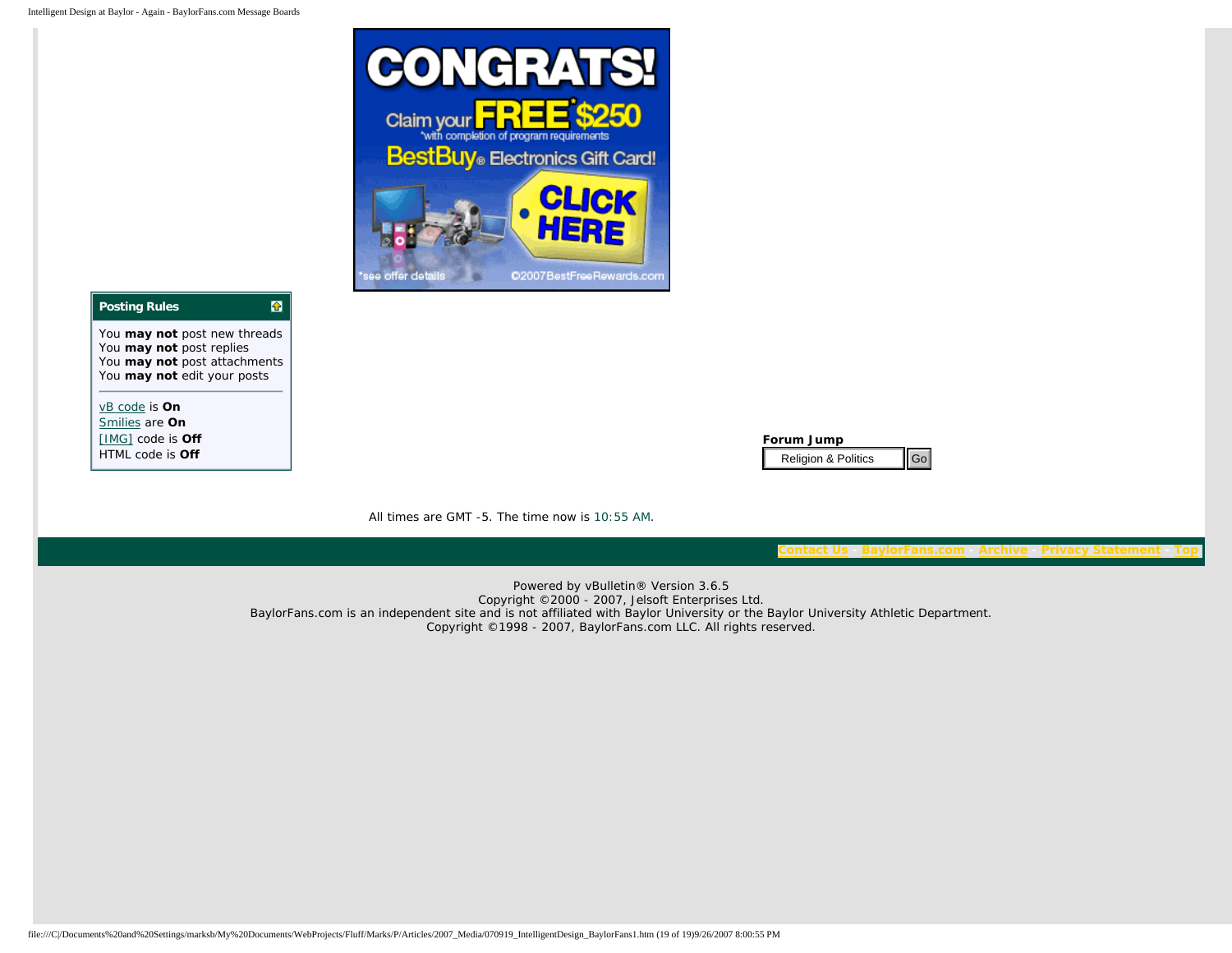<span id="page-19-1"></span>

[Sponsor BaylorFans.com!](http://baylorfans.com/sponsor.php)

[Welcome our newest sponsor\(s\), English Bear, BaylorHooah, GarlandBear84, Shakesbear, Playoffs?, Shelby's Friend, Uncle Klem, billytheskink,](http://www.baylorfans.com/forums/showgroups.php) <mark>dad2n2, MisterFresh, pepbear92, cwwyatt and Juncbear,</mark> GSTzman,Pale Rider, BU<br><mark>Be</mark>

<span id="page-19-0"></span>

|                                                                                                                                                                                                                                                                                                                | Sponsor BaylorFans.com |            |        | <b>Baylor Fans Photo Plog</b>                                                                                                                                                                                                                                                                                                                                                                                                                                                                                                                                                                                                                                                                                                                                                                                                                                                                                                                                                                                                                                                                                                                                                                                                                                                                                                                                                                                                                                                                                                                                                                                                                                                                                                                                                                                                                                                                                                                                                                                                                                                                                                                                                                                                                                                                                                                                                                                                                                                                                                                                                                                                                                                                                                                                                                                                                                                                                                                                                                                                                                                                                             |                                                                                                             |                                                                                        |  |  |                                        |
|----------------------------------------------------------------------------------------------------------------------------------------------------------------------------------------------------------------------------------------------------------------------------------------------------------------|------------------------|------------|--------|---------------------------------------------------------------------------------------------------------------------------------------------------------------------------------------------------------------------------------------------------------------------------------------------------------------------------------------------------------------------------------------------------------------------------------------------------------------------------------------------------------------------------------------------------------------------------------------------------------------------------------------------------------------------------------------------------------------------------------------------------------------------------------------------------------------------------------------------------------------------------------------------------------------------------------------------------------------------------------------------------------------------------------------------------------------------------------------------------------------------------------------------------------------------------------------------------------------------------------------------------------------------------------------------------------------------------------------------------------------------------------------------------------------------------------------------------------------------------------------------------------------------------------------------------------------------------------------------------------------------------------------------------------------------------------------------------------------------------------------------------------------------------------------------------------------------------------------------------------------------------------------------------------------------------------------------------------------------------------------------------------------------------------------------------------------------------------------------------------------------------------------------------------------------------------------------------------------------------------------------------------------------------------------------------------------------------------------------------------------------------------------------------------------------------------------------------------------------------------------------------------------------------------------------------------------------------------------------------------------------------------------------------------------------------------------------------------------------------------------------------------------------------------------------------------------------------------------------------------------------------------------------------------------------------------------------------------------------------------------------------------------------------------------------------------------------------------------------------------------------------|-------------------------------------------------------------------------------------------------------------|----------------------------------------------------------------------------------------|--|--|----------------------------------------|
| BaylorFans.com Message Boards > Baylor Community > Religion & Politics<br>Intelligent Design at Baylor - Again                                                                                                                                                                                                 |                        |            |        |                                                                                                                                                                                                                                                                                                                                                                                                                                                                                                                                                                                                                                                                                                                                                                                                                                                                                                                                                                                                                                                                                                                                                                                                                                                                                                                                                                                                                                                                                                                                                                                                                                                                                                                                                                                                                                                                                                                                                                                                                                                                                                                                                                                                                                                                                                                                                                                                                                                                                                                                                                                                                                                                                                                                                                                                                                                                                                                                                                                                                                                                                                                           | User Name User Name Remember Me?<br>Password<br>Log in                                                      | <b>VISIT US TO</b><br><b>EXPLORE</b><br><b>YOUR</b>                                    |  |  |                                        |
| Register                                                                                                                                                                                                                                                                                                       | <b>Chat Room</b>       | <b>FAQ</b> | Donate | <b>Members List</b>                                                                                                                                                                                                                                                                                                                                                                                                                                                                                                                                                                                                                                                                                                                                                                                                                                                                                                                                                                                                                                                                                                                                                                                                                                                                                                                                                                                                                                                                                                                                                                                                                                                                                                                                                                                                                                                                                                                                                                                                                                                                                                                                                                                                                                                                                                                                                                                                                                                                                                                                                                                                                                                                                                                                                                                                                                                                                                                                                                                                                                                                                                       | Calenda                                                                                                     | <b>FLEXIBLE</b>                                                                        |  |  |                                        |
| Currently Active Users Viewing This Thread: 1 (0 members and 1 guests)                                                                                                                                                                                                                                         |                        |            |        |                                                                                                                                                                                                                                                                                                                                                                                                                                                                                                                                                                                                                                                                                                                                                                                                                                                                                                                                                                                                                                                                                                                                                                                                                                                                                                                                                                                                                                                                                                                                                                                                                                                                                                                                                                                                                                                                                                                                                                                                                                                                                                                                                                                                                                                                                                                                                                                                                                                                                                                                                                                                                                                                                                                                                                                                                                                                                                                                                                                                                                                                                                                           |                                                                                                             | <b>COVERAGE</b><br><b>OPTIONS</b>                                                      |  |  |                                        |
| THE FAST, EASY WAY<br>FOR EMPLOYERS TO<br>FIND GREAT, LOCAL<br>TALENT.<br>THE FAST, EASY WAY<br>FOR EMPLOYERS TO<br>FIND GREAT, LOCAL<br>TALENT.<br>ost a Job N<br>ost a Job No<br>monster<br>monster<br>target="_blank"> <img src="http://view.atdmt.com/MON/view/brstmmec0270000028mon/direct/048755/"/> '); |                        |            |        | :SCRIPT language="JavaScript" type="text/javascript">document.write(' <a (that,="" a="" and="" as="" fact="" href="http://www.burstnet.com/ads/ad9166a-map.cgl/BCPG80686.112200.108254/SZ=125X125A/V=2.1S//REDIRURL=http://clk.atdmt.com/MON/go/brstmme&lt;/td&gt;&lt;td&gt;&lt;/td&gt;&lt;td&gt;न्≖&lt;br&gt;ŧ&lt;/td&gt;&lt;/tr&gt;&lt;tr&gt;&lt;td&gt;Score the most&lt;/td&gt;&lt;td&gt;&lt;/td&gt;&lt;td&gt;&lt;b&gt;Google&lt;/b&gt;&lt;/td&gt;&lt;td&gt;Search&lt;br&gt;&lt;math&gt;\circ&lt;/math&gt;&lt;br&gt;O BaylorFans.&lt;br&gt;Web&lt;br&gt;com&lt;/td&gt;&lt;td&gt;&lt;/td&gt;&lt;td&gt;&lt;/td&gt;&lt;td&gt;&lt;b&gt;CLICK HERE&lt;/b&gt;&lt;/td&gt;&lt;/tr&gt;&lt;tr&gt;&lt;td&gt;extensive sports&lt;br&gt;content on the go.&lt;br&gt;CAST&lt;/td&gt;&lt;td&gt;Get the Glory&lt;br&gt;&lt;b&gt;veri&lt;/b&gt; onwin&lt;br&gt;ROD'L CHARGES REG'D FOR L&lt;/td&gt;&lt;td&gt;&lt;/td&gt;&lt;td&gt;&lt;/td&gt;&lt;td&gt;&lt;/td&gt;&lt;td&gt;&lt;/td&gt;&lt;td&gt;&lt;math&gt;\overline{\text{AIG}}&lt;/math&gt; Travel&lt;/td&gt;&lt;/tr&gt;&lt;tr&gt;&lt;td&gt;&lt;b&gt;BEARLY&lt;/b&gt;&lt;/td&gt;&lt;td&gt;&lt;/td&gt;&lt;td&gt;&lt;/td&gt;&lt;td&gt;&lt;/td&gt;&lt;td&gt;&lt;/td&gt;&lt;td&gt;Page 2 of 2 &lt;math&gt;\leq&lt;/math&gt; 1 2 &lt;math&gt;\blacktriangledown&lt;/math&gt;&lt;/td&gt;&lt;td&gt;&lt;/td&gt;&lt;/tr&gt;&lt;tr&gt;&lt;td&gt;&lt;b&gt;1 View First Unread&lt;/b&gt;&lt;/td&gt;&lt;td&gt;&lt;/td&gt;&lt;td&gt;&lt;/td&gt;&lt;td&gt;&lt;/td&gt;&lt;td&gt;&lt;/td&gt;&lt;td&gt;Thread Tools &lt;b&gt;w&lt;/b&gt; Rate Thread w&lt;/td&gt;&lt;td&gt;&lt;/td&gt;&lt;/tr&gt;&lt;tr&gt;&lt;td&gt;09-21-2007, 03:48 PM&lt;/td&gt;&lt;td&gt;&lt;/td&gt;&lt;td&gt;&lt;/td&gt;&lt;td&gt;&lt;/td&gt;&lt;td&gt;&lt;/td&gt;&lt;td&gt;#21&lt;/td&gt;&lt;td&gt;only on CAST&lt;/td&gt;&lt;/tr&gt;&lt;tr&gt;&lt;td&gt;&lt;math&gt;\frac{V_{\text{O}}}{V_{\text{O}}}\approx 1&lt;/math&gt;&lt;br&gt;The Gangster of Love&lt;br&gt;Baylor fan&lt;/td&gt;&lt;td&gt;&lt;/td&gt;&lt;td&gt;&lt;/td&gt;&lt;td&gt;&lt;/td&gt;&lt;td&gt;&lt;/td&gt;&lt;td&gt;Join Date: Oct 1999&lt;br&gt;Location: The Texas Hill Country&lt;br&gt;Posts: 31,446&lt;br&gt;My Mood: NSPIRED&lt;br&gt;Reputation Points: 1802&lt;/td&gt;&lt;td&gt;Score the most&lt;br&gt;extensive sports&lt;br&gt;content on the go.&lt;br&gt;Get the Glory&lt;/td&gt;&lt;/tr&gt;&lt;tr&gt;&lt;td&gt;&lt;/td&gt;&lt;td&gt;&lt;/td&gt;&lt;td&gt;&lt;/td&gt;&lt;td&gt;&lt;/td&gt;&lt;td&gt;&lt;/td&gt;&lt;td&gt;&lt;/td&gt;&lt;td&gt;&lt;SCRIPT&lt;/td&gt;&lt;/tr&gt;&lt;tr&gt;&lt;td&gt;Quote:&lt;br&gt;Originally Posted by Solan=Christ!!!&lt;/td&gt;&lt;td&gt;&lt;/td&gt;&lt;td&gt;&lt;/td&gt;&lt;td&gt;&lt;/td&gt;&lt;td&gt;&lt;/td&gt;&lt;td&gt;&lt;/td&gt;&lt;td&gt;&lt;/td&gt;&lt;/tr&gt;&lt;tr&gt;&lt;td&gt;&lt;/td&gt;&lt;td&gt;The opening to that second piece is precisely the problem with the ID " ideological="" itself="" movement="" movement"="" presenting="" science.)<="" target="_top" td="" that="" the="" there's=""><td></td><td></td><td></td><td></td><td>Q<sub>LG</sub><br/><b>TISHID AND A</b></td></a> |                                                                                                             |                                                                                        |  |  | Q <sub>LG</sub><br><b>TISHID AND A</b> |
|                                                                                                                                                                                                                                                                                                                |                        |            |        | I will be very happy to get the good press of a group coming to Baylor asking why we DON'T support ID as science. They'll spin it as some kind of vast Darwinian conspiracy, but they're wrong. It's actually a vast academic                                                                                                                                                                                                                                                                                                                                                                                                                                                                                                                                                                                                                                                                                                                                                                                                                                                                                                                                                                                                                                                                                                                                                                                                                                                                                                                                                                                                                                                                                                                                                                                                                                                                                                                                                                                                                                                                                                                                                                                                                                                                                                                                                                                                                                                                                                                                                                                                                                                                                                                                                                                                                                                                                                                                                                                                                                                                                             |                                                                                                             | <b>NV<sub>P</sub></b>                                                                  |  |  |                                        |
| the adaptation of species to the changing environment. That makes God's creation all the more beautiful and actually reveals a God who is open to adaptation and change.                                                                                                                                       |                        |            |        | I am a Christian. That means that I do believe that God created the cosmos as we know it, or at the very least, set it into action from a single creative point. I don't mind buying evolutionary theory. For example, if I se                                                                                                                                                                                                                                                                                                                                                                                                                                                                                                                                                                                                                                                                                                                                                                                                                                                                                                                                                                                                                                                                                                                                                                                                                                                                                                                                                                                                                                                                                                                                                                                                                                                                                                                                                                                                                                                                                                                                                                                                                                                                                                                                                                                                                                                                                                                                                                                                                                                                                                                                                                                                                                                                                                                                                                                                                                                                                            |                                                                                                             |                                                                                        |  |  |                                        |
| I'd sure like to know what it is. Heck, I am by far no socialist, but I have read the works of Karl Marx. That's just education. Darwin's theory is so old and controversial that it should be discussed in scientific circles                                                                                 |                        |            |        | I normally don't disagree with you Solan, but here, I think one can have an academic discussion on the matter. I don't think there should be many subjects that are not worthy of academic discussion. Now, should it be given                                                                                                                                                                                                                                                                                                                                                                                                                                                                                                                                                                                                                                                                                                                                                                                                                                                                                                                                                                                                                                                                                                                                                                                                                                                                                                                                                                                                                                                                                                                                                                                                                                                                                                                                                                                                                                                                                                                                                                                                                                                                                                                                                                                                                                                                                                                                                                                                                                                                                                                                                                                                                                                                                                                                                                                                                                                                                            |                                                                                                             |                                                                                        |  |  |                                        |
| I just hate to see one side trying to downplay the other. The fact is that both theories exist, and, therefore, neither should be banned from student review and discussion.                                                                                                                                   |                        |            |        |                                                                                                                                                                                                                                                                                                                                                                                                                                                                                                                                                                                                                                                                                                                                                                                                                                                                                                                                                                                                                                                                                                                                                                                                                                                                                                                                                                                                                                                                                                                                                                                                                                                                                                                                                                                                                                                                                                                                                                                                                                                                                                                                                                                                                                                                                                                                                                                                                                                                                                                                                                                                                                                                                                                                                                                                                                                                                                                                                                                                                                                                                                                           |                                                                                                             | $ $ vertron                                                                            |  |  |                                        |
| I hate to see either theory thrown into a closet merely because Darwininsts hate Christians and vice-versa.                                                                                                                                                                                                    |                        |            |        |                                                                                                                                                                                                                                                                                                                                                                                                                                                                                                                                                                                                                                                                                                                                                                                                                                                                                                                                                                                                                                                                                                                                                                                                                                                                                                                                                                                                                                                                                                                                                                                                                                                                                                                                                                                                                                                                                                                                                                                                                                                                                                                                                                                                                                                                                                                                                                                                                                                                                                                                                                                                                                                                                                                                                                                                                                                                                                                                                                                                                                                                                                                           |                                                                                                             | <b>SIVELY REC</b><br>veri o                                                            |  |  |                                        |
| "I'll take the fifth and then I'll take another fifth."<br>Last edited by Yogi: 09-21-2007 at 03:51 PM.                                                                                                                                                                                                        |                        |            |        |                                                                                                                                                                                                                                                                                                                                                                                                                                                                                                                                                                                                                                                                                                                                                                                                                                                                                                                                                                                                                                                                                                                                                                                                                                                                                                                                                                                                                                                                                                                                                                                                                                                                                                                                                                                                                                                                                                                                                                                                                                                                                                                                                                                                                                                                                                                                                                                                                                                                                                                                                                                                                                                                                                                                                                                                                                                                                                                                                                                                                                                                                                                           |                                                                                                             | <b>UCAST SERUX</b>                                                                     |  |  |                                        |
|                                                                                                                                                                                                                                                                                                                |                        |            |        |                                                                                                                                                                                                                                                                                                                                                                                                                                                                                                                                                                                                                                                                                                                                                                                                                                                                                                                                                                                                                                                                                                                                                                                                                                                                                                                                                                                                                                                                                                                                                                                                                                                                                                                                                                                                                                                                                                                                                                                                                                                                                                                                                                                                                                                                                                                                                                                                                                                                                                                                                                                                                                                                                                                                                                                                                                                                                                                                                                                                                                                                                                                           | <b>Eig</b> quote                                                                                            | nguage='JavaScrij<br>SRC="http://ad.doubleclick.net/                                   |  |  |                                        |
| Sponsored Links (Sponsor BaylorFans.com!)                                                                                                                                                                                                                                                                      |                        |            |        |                                                                                                                                                                                                                                                                                                                                                                                                                                                                                                                                                                                                                                                                                                                                                                                                                                                                                                                                                                                                                                                                                                                                                                                                                                                                                                                                                                                                                                                                                                                                                                                                                                                                                                                                                                                                                                                                                                                                                                                                                                                                                                                                                                                                                                                                                                                                                                                                                                                                                                                                                                                                                                                                                                                                                                                                                                                                                                                                                                                                                                                                                                                           |                                                                                                             | adj/N2998.BurstMedia/<br>B2280635.10; abr =!ie;<br>sz=160x600; click=http://www.       |  |  |                                        |
| 09-21-2007, 04:09 PM                                                                                                                                                                                                                                                                                           |                        |            |        |                                                                                                                                                                                                                                                                                                                                                                                                                                                                                                                                                                                                                                                                                                                                                                                                                                                                                                                                                                                                                                                                                                                                                                                                                                                                                                                                                                                                                                                                                                                                                                                                                                                                                                                                                                                                                                                                                                                                                                                                                                                                                                                                                                                                                                                                                                                                                                                                                                                                                                                                                                                                                                                                                                                                                                                                                                                                                                                                                                                                                                                                                                                           | #22                                                                                                         | burstnet.com/ads/ad9166a-map.<br>cgi/BCPG78409.109389.126720/<br>SZ=120X600A 160X600A/ |  |  |                                        |
|                                                                                                                                                                                                                                                                                                                |                        |            |        |                                                                                                                                                                                                                                                                                                                                                                                                                                                                                                                                                                                                                                                                                                                                                                                                                                                                                                                                                                                                                                                                                                                                                                                                                                                                                                                                                                                                                                                                                                                                                                                                                                                                                                                                                                                                                                                                                                                                                                                                                                                                                                                                                                                                                                                                                                                                                                                                                                                                                                                                                                                                                                                                                                                                                                                                                                                                                                                                                                                                                                                                                                                           |                                                                                                             | $V = 2.2S//REDIRURL =$<br>ord=35952?">                                                 |  |  |                                        |
| Solan=Christ!!!*<br>Scorpion Eater<br>Baylor fan                                                                                                                                                                                                                                                               |                        |            |        |                                                                                                                                                                                                                                                                                                                                                                                                                                                                                                                                                                                                                                                                                                                                                                                                                                                                                                                                                                                                                                                                                                                                                                                                                                                                                                                                                                                                                                                                                                                                                                                                                                                                                                                                                                                                                                                                                                                                                                                                                                                                                                                                                                                                                                                                                                                                                                                                                                                                                                                                                                                                                                                                                                                                                                                                                                                                                                                                                                                                                                                                                                                           | Join Date: Feb 2004<br>Location: Woodway<br>Posts: 16.059<br>My Mood: (4) Sneaky<br>Reputation Points: 1849 |                                                                                        |  |  |                                        |
|                                                                                                                                                                                                                                                                                                                |                        |            |        |                                                                                                                                                                                                                                                                                                                                                                                                                                                                                                                                                                                                                                                                                                                                                                                                                                                                                                                                                                                                                                                                                                                                                                                                                                                                                                                                                                                                                                                                                                                                                                                                                                                                                                                                                                                                                                                                                                                                                                                                                                                                                                                                                                                                                                                                                                                                                                                                                                                                                                                                                                                                                                                                                                                                                                                                                                                                                                                                                                                                                                                                                                                           |                                                                                                             |                                                                                        |  |  |                                        |
|                                                                                                                                                                                                                                                                                                                |                        |            |        |                                                                                                                                                                                                                                                                                                                                                                                                                                                                                                                                                                                                                                                                                                                                                                                                                                                                                                                                                                                                                                                                                                                                                                                                                                                                                                                                                                                                                                                                                                                                                                                                                                                                                                                                                                                                                                                                                                                                                                                                                                                                                                                                                                                                                                                                                                                                                                                                                                                                                                                                                                                                                                                                                                                                                                                                                                                                                                                                                                                                                                                                                                                           |                                                                                                             |                                                                                        |  |  |                                        |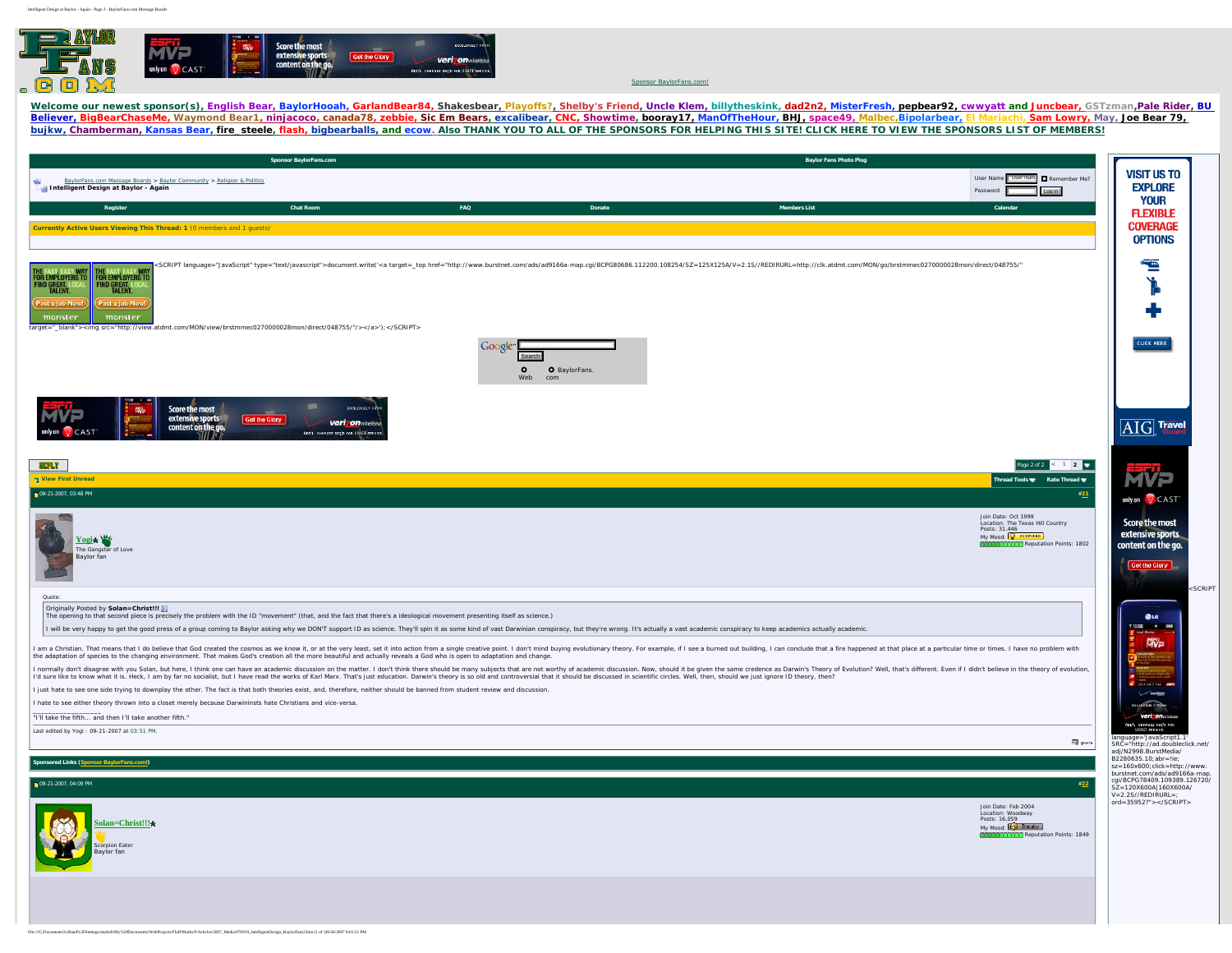| Originally Posted by Yogi<br>transportatio<br>I am a Christian. That means that I do believe that God created the cosmos as we know it, or at the very least, set it into action from a single creative point. I don't mind buying evolutionary theory. For example, if I se<br>problem with the adaptation of species to the changing environment. That makes God's creation all the more beautiful and actually reveals a God who is open to adaptation and change.<br>whenever<br>possible.<br>I normally don't disagree with you Solan, but here, I think one can have an academic discussion on the matter. I don't think there should be many subjects that are not worthy of academic discussion. Now, should it be given<br>evolution, I'd sure like to know what it is. Heck, I am by far no socialist, but I have read the works of Karl Marx. That's just education. Darwin's theory is so old and controversial that it should be discussed in scienti<br>I just hate to see one side trying to downplay the other. The fact is that both theories exist, and, therefore, neither should be banned from student review and discussion.<br>You'll save on ga<br>and reduce air<br>pollution.<br>I hate to see either theory thrown into a closet merely because Darwininsts hate Christians and vice-versa.<br>You may even<br>For the nearly 11 millionth time, a theory of creation that ignores evolutionary science and focuses on a divine being as an intelligent designer absolutely belongs in the realm of academic study. Where it does not belong<br>ower your<br>blood pressure<br>People at Baylor should absolutely be exposed to a variety of ideas about the diversity of human life. In a science class, however, we need to be showing them only what's empirically testable. In liberal arts classes they<br>Click for more wa<br>lo get green.<br><b>Eig</b> quote<br>09-21-2007, 06:34 PM<br>#23<br>Join Date: Oct 1999<br><b>KODIAK</b><br>Posts: 8,740<br><b>DD</b> Reputation Points: 280<br>۳<br>Baylor fan<br>and people at Baylor have been exposed to this since 1845. I wonder if this has dawned on anyone.<br><b>Eig</b> quote<br>09-21-2007, 08:04 PM<br>e<br>#24<br><b>NMONTAL DOF</b><br>Join Date: Sep 2004<br>Leviathan<br>Posts: 230<br><b>AC</b><br>Get Green Courc<br>$rac{1}{\tan \theta}$<br>Reputation Points: 117<br>href="http://c.casalemedia.com/<br>c?s=77447& f=3&<br>id=2380054077.452194"<br>Quote<br>target="_blank"> <img<br>src="http://as.casalemedia.com/<br/>Originally Posted by Yogi<br/>s?s=77447&amp;u=http%3A//<br/>I hate to see either theory thrown into a closet merely because Darwininsts hate Christians and vice-versa.<br/>baylorfans.com/forums/<br/>showthread.php%3Ft%<br/>This is exactly the type of statement that is so damaging and so infuriating because it is so perjorative and so completely false. It implies there are two mutually exclusive types of people, Darwinists and Christians, and<br/>3D132038%26page%3D2&amp;<br/><math>=3</math>&amp;<br/><b>Eig</b> quote<br/>id=2380054077.452194&amp;<br/>if=0" width="120" height="600"<br/>Yesterday, 12:32 PM<br/><math>+25</math><br/>border="0"&gt;<br/>Join Date: Aug 2000<br/>caseman<br/>Location: Dallas<br/>Posts: 15,832<br/>₩<br/>My Mood: Pensive<br/>Baylor fan<br/>Reputation Points: 1207<br/>Quote:<br/>Originally Posted by Leviathan<br/>This is exactly the type of statement that is so damaging and so infuriating because it is so perjorative and so completely false. It implies there are two mutually exclusive types of people, Darwinists and Christians, and<br/>ΤΗΕΥ GOT<br/>Before I was informed about the ID movement, I was in favor of it (Dembski's books are interesting and thought provoking). It is a shame that people are forcing us to take sides, but that is what every "movement" is about.<br/><b>MARRIED???</b><br/>and that is a crying shame.<br/><b>Eig</b> quote<br/>Yesterday, 01:01 PM<br/>#26<br/>Join Date: Oct 1999<br/><b>KODIAK</b><br/>Posts: 8,740<br/>₩<br/><b>CCC</b> Reputation Points: 280<br/>Baylor fan<br/>It may be at odds with Christianism but not Christianity at all.<br/><b>Eig</b> quote<br/>Find Your Old<br/>School <u>Here:</u><br/>Sponsored Links (Sponsor BaylorFans.com!)<br/><math>-</math> City <math> -</math><br/>Page 2 of 2 <math>\vert</math> &lt; 1 2 <math>\vert</math><br/><math>-</math> State <math> \bullet</math><br/><b>REPLY</b><br/>Search<br/>« Previous Thread   Next Thread »<br/>classmates-com<br/>Scare your friends<br/>with this frightening</img<br> | Quote:                             |                    |
|---------------------------------------------------------------------------------------------------------------------------------------------------------------------------------------------------------------------------------------------------------------------------------------------------------------------------------------------------------------------------------------------------------------------------------------------------------------------------------------------------------------------------------------------------------------------------------------------------------------------------------------------------------------------------------------------------------------------------------------------------------------------------------------------------------------------------------------------------------------------------------------------------------------------------------------------------------------------------------------------------------------------------------------------------------------------------------------------------------------------------------------------------------------------------------------------------------------------------------------------------------------------------------------------------------------------------------------------------------------------------------------------------------------------------------------------------------------------------------------------------------------------------------------------------------------------------------------------------------------------------------------------------------------------------------------------------------------------------------------------------------------------------------------------------------------------------------------------------------------------------------------------------------------------------------------------------------------------------------------------------------------------------------------------------------------------------------------------------------------------------------------------------------------------------------------------------------------------------------------------------------------------------------------------------------------------------------------------------------------------------------------------------------------------------------------------------------------------------------------------------------------------------------------------------------------------------------------------------------------------------------------------------------------------------------------------------------------------------------------------------------------------------------------------------------------------------------------------------------------------------------------------------------------------------------------------------------------------------------------------------------------------------------------------------------------------------------------------------------------------------------------------------------------------------------------------------------------------------------------------------------------------------------------------------------------------------------------------------------------------------------------------------------------------------------------------------------------------------------------------------------------------------------------------------------------------------------------------------------------------------------------------------------------------------------------------------------------------------------------------------------------------------------------------------------------------------------------------------------------------------------------------------------------------------------------------------------------------------------------------------------------------------------------------------------------------------------------------------------------------------------------------------------------------------------------------------------------------------------------------------------------------------------------------------------------------------------------------------------------------------------------------------------------------------------------------------------------------------------------------------------------------------------------------------------------------------------------------------------------------|------------------------------------|--------------------|
|                                                                                                                                                                                                                                                                                                                                                                                                                                                                                                                                                                                                                                                                                                                                                                                                                                                                                                                                                                                                                                                                                                                                                                                                                                                                                                                                                                                                                                                                                                                                                                                                                                                                                                                                                                                                                                                                                                                                                                                                                                                                                                                                                                                                                                                                                                                                                                                                                                                                                                                                                                                                                                                                                                                                                                                                                                                                                                                                                                                                                                                                                                                                                                                                                                                                                                                                                                                                                                                                                                                                                                                                                                                                                                                                                                                                                                                                                                                                                                                                                                                                                                                                                                                                                                                                                                                                                                                                                                                                                                                                                                                                                     |                                    | <b>Take public</b> |
|                                                                                                                                                                                                                                                                                                                                                                                                                                                                                                                                                                                                                                                                                                                                                                                                                                                                                                                                                                                                                                                                                                                                                                                                                                                                                                                                                                                                                                                                                                                                                                                                                                                                                                                                                                                                                                                                                                                                                                                                                                                                                                                                                                                                                                                                                                                                                                                                                                                                                                                                                                                                                                                                                                                                                                                                                                                                                                                                                                                                                                                                                                                                                                                                                                                                                                                                                                                                                                                                                                                                                                                                                                                                                                                                                                                                                                                                                                                                                                                                                                                                                                                                                                                                                                                                                                                                                                                                                                                                                                                                                                                                                     |                                    |                    |
|                                                                                                                                                                                                                                                                                                                                                                                                                                                                                                                                                                                                                                                                                                                                                                                                                                                                                                                                                                                                                                                                                                                                                                                                                                                                                                                                                                                                                                                                                                                                                                                                                                                                                                                                                                                                                                                                                                                                                                                                                                                                                                                                                                                                                                                                                                                                                                                                                                                                                                                                                                                                                                                                                                                                                                                                                                                                                                                                                                                                                                                                                                                                                                                                                                                                                                                                                                                                                                                                                                                                                                                                                                                                                                                                                                                                                                                                                                                                                                                                                                                                                                                                                                                                                                                                                                                                                                                                                                                                                                                                                                                                                     |                                    |                    |
|                                                                                                                                                                                                                                                                                                                                                                                                                                                                                                                                                                                                                                                                                                                                                                                                                                                                                                                                                                                                                                                                                                                                                                                                                                                                                                                                                                                                                                                                                                                                                                                                                                                                                                                                                                                                                                                                                                                                                                                                                                                                                                                                                                                                                                                                                                                                                                                                                                                                                                                                                                                                                                                                                                                                                                                                                                                                                                                                                                                                                                                                                                                                                                                                                                                                                                                                                                                                                                                                                                                                                                                                                                                                                                                                                                                                                                                                                                                                                                                                                                                                                                                                                                                                                                                                                                                                                                                                                                                                                                                                                                                                                     |                                    |                    |
|                                                                                                                                                                                                                                                                                                                                                                                                                                                                                                                                                                                                                                                                                                                                                                                                                                                                                                                                                                                                                                                                                                                                                                                                                                                                                                                                                                                                                                                                                                                                                                                                                                                                                                                                                                                                                                                                                                                                                                                                                                                                                                                                                                                                                                                                                                                                                                                                                                                                                                                                                                                                                                                                                                                                                                                                                                                                                                                                                                                                                                                                                                                                                                                                                                                                                                                                                                                                                                                                                                                                                                                                                                                                                                                                                                                                                                                                                                                                                                                                                                                                                                                                                                                                                                                                                                                                                                                                                                                                                                                                                                                                                     | a pocket protector and a lab coat. |                    |
|                                                                                                                                                                                                                                                                                                                                                                                                                                                                                                                                                                                                                                                                                                                                                                                                                                                                                                                                                                                                                                                                                                                                                                                                                                                                                                                                                                                                                                                                                                                                                                                                                                                                                                                                                                                                                                                                                                                                                                                                                                                                                                                                                                                                                                                                                                                                                                                                                                                                                                                                                                                                                                                                                                                                                                                                                                                                                                                                                                                                                                                                                                                                                                                                                                                                                                                                                                                                                                                                                                                                                                                                                                                                                                                                                                                                                                                                                                                                                                                                                                                                                                                                                                                                                                                                                                                                                                                                                                                                                                                                                                                                                     |                                    |                    |
|                                                                                                                                                                                                                                                                                                                                                                                                                                                                                                                                                                                                                                                                                                                                                                                                                                                                                                                                                                                                                                                                                                                                                                                                                                                                                                                                                                                                                                                                                                                                                                                                                                                                                                                                                                                                                                                                                                                                                                                                                                                                                                                                                                                                                                                                                                                                                                                                                                                                                                                                                                                                                                                                                                                                                                                                                                                                                                                                                                                                                                                                                                                                                                                                                                                                                                                                                                                                                                                                                                                                                                                                                                                                                                                                                                                                                                                                                                                                                                                                                                                                                                                                                                                                                                                                                                                                                                                                                                                                                                                                                                                                                     |                                    |                    |
|                                                                                                                                                                                                                                                                                                                                                                                                                                                                                                                                                                                                                                                                                                                                                                                                                                                                                                                                                                                                                                                                                                                                                                                                                                                                                                                                                                                                                                                                                                                                                                                                                                                                                                                                                                                                                                                                                                                                                                                                                                                                                                                                                                                                                                                                                                                                                                                                                                                                                                                                                                                                                                                                                                                                                                                                                                                                                                                                                                                                                                                                                                                                                                                                                                                                                                                                                                                                                                                                                                                                                                                                                                                                                                                                                                                                                                                                                                                                                                                                                                                                                                                                                                                                                                                                                                                                                                                                                                                                                                                                                                                                                     |                                    |                    |
|                                                                                                                                                                                                                                                                                                                                                                                                                                                                                                                                                                                                                                                                                                                                                                                                                                                                                                                                                                                                                                                                                                                                                                                                                                                                                                                                                                                                                                                                                                                                                                                                                                                                                                                                                                                                                                                                                                                                                                                                                                                                                                                                                                                                                                                                                                                                                                                                                                                                                                                                                                                                                                                                                                                                                                                                                                                                                                                                                                                                                                                                                                                                                                                                                                                                                                                                                                                                                                                                                                                                                                                                                                                                                                                                                                                                                                                                                                                                                                                                                                                                                                                                                                                                                                                                                                                                                                                                                                                                                                                                                                                                                     |                                    |                    |
|                                                                                                                                                                                                                                                                                                                                                                                                                                                                                                                                                                                                                                                                                                                                                                                                                                                                                                                                                                                                                                                                                                                                                                                                                                                                                                                                                                                                                                                                                                                                                                                                                                                                                                                                                                                                                                                                                                                                                                                                                                                                                                                                                                                                                                                                                                                                                                                                                                                                                                                                                                                                                                                                                                                                                                                                                                                                                                                                                                                                                                                                                                                                                                                                                                                                                                                                                                                                                                                                                                                                                                                                                                                                                                                                                                                                                                                                                                                                                                                                                                                                                                                                                                                                                                                                                                                                                                                                                                                                                                                                                                                                                     |                                    |                    |
|                                                                                                                                                                                                                                                                                                                                                                                                                                                                                                                                                                                                                                                                                                                                                                                                                                                                                                                                                                                                                                                                                                                                                                                                                                                                                                                                                                                                                                                                                                                                                                                                                                                                                                                                                                                                                                                                                                                                                                                                                                                                                                                                                                                                                                                                                                                                                                                                                                                                                                                                                                                                                                                                                                                                                                                                                                                                                                                                                                                                                                                                                                                                                                                                                                                                                                                                                                                                                                                                                                                                                                                                                                                                                                                                                                                                                                                                                                                                                                                                                                                                                                                                                                                                                                                                                                                                                                                                                                                                                                                                                                                                                     |                                    |                    |
|                                                                                                                                                                                                                                                                                                                                                                                                                                                                                                                                                                                                                                                                                                                                                                                                                                                                                                                                                                                                                                                                                                                                                                                                                                                                                                                                                                                                                                                                                                                                                                                                                                                                                                                                                                                                                                                                                                                                                                                                                                                                                                                                                                                                                                                                                                                                                                                                                                                                                                                                                                                                                                                                                                                                                                                                                                                                                                                                                                                                                                                                                                                                                                                                                                                                                                                                                                                                                                                                                                                                                                                                                                                                                                                                                                                                                                                                                                                                                                                                                                                                                                                                                                                                                                                                                                                                                                                                                                                                                                                                                                                                                     |                                    |                    |
|                                                                                                                                                                                                                                                                                                                                                                                                                                                                                                                                                                                                                                                                                                                                                                                                                                                                                                                                                                                                                                                                                                                                                                                                                                                                                                                                                                                                                                                                                                                                                                                                                                                                                                                                                                                                                                                                                                                                                                                                                                                                                                                                                                                                                                                                                                                                                                                                                                                                                                                                                                                                                                                                                                                                                                                                                                                                                                                                                                                                                                                                                                                                                                                                                                                                                                                                                                                                                                                                                                                                                                                                                                                                                                                                                                                                                                                                                                                                                                                                                                                                                                                                                                                                                                                                                                                                                                                                                                                                                                                                                                                                                     |                                    |                    |
|                                                                                                                                                                                                                                                                                                                                                                                                                                                                                                                                                                                                                                                                                                                                                                                                                                                                                                                                                                                                                                                                                                                                                                                                                                                                                                                                                                                                                                                                                                                                                                                                                                                                                                                                                                                                                                                                                                                                                                                                                                                                                                                                                                                                                                                                                                                                                                                                                                                                                                                                                                                                                                                                                                                                                                                                                                                                                                                                                                                                                                                                                                                                                                                                                                                                                                                                                                                                                                                                                                                                                                                                                                                                                                                                                                                                                                                                                                                                                                                                                                                                                                                                                                                                                                                                                                                                                                                                                                                                                                                                                                                                                     |                                    |                    |
|                                                                                                                                                                                                                                                                                                                                                                                                                                                                                                                                                                                                                                                                                                                                                                                                                                                                                                                                                                                                                                                                                                                                                                                                                                                                                                                                                                                                                                                                                                                                                                                                                                                                                                                                                                                                                                                                                                                                                                                                                                                                                                                                                                                                                                                                                                                                                                                                                                                                                                                                                                                                                                                                                                                                                                                                                                                                                                                                                                                                                                                                                                                                                                                                                                                                                                                                                                                                                                                                                                                                                                                                                                                                                                                                                                                                                                                                                                                                                                                                                                                                                                                                                                                                                                                                                                                                                                                                                                                                                                                                                                                                                     |                                    |                    |
|                                                                                                                                                                                                                                                                                                                                                                                                                                                                                                                                                                                                                                                                                                                                                                                                                                                                                                                                                                                                                                                                                                                                                                                                                                                                                                                                                                                                                                                                                                                                                                                                                                                                                                                                                                                                                                                                                                                                                                                                                                                                                                                                                                                                                                                                                                                                                                                                                                                                                                                                                                                                                                                                                                                                                                                                                                                                                                                                                                                                                                                                                                                                                                                                                                                                                                                                                                                                                                                                                                                                                                                                                                                                                                                                                                                                                                                                                                                                                                                                                                                                                                                                                                                                                                                                                                                                                                                                                                                                                                                                                                                                                     |                                    |                    |
|                                                                                                                                                                                                                                                                                                                                                                                                                                                                                                                                                                                                                                                                                                                                                                                                                                                                                                                                                                                                                                                                                                                                                                                                                                                                                                                                                                                                                                                                                                                                                                                                                                                                                                                                                                                                                                                                                                                                                                                                                                                                                                                                                                                                                                                                                                                                                                                                                                                                                                                                                                                                                                                                                                                                                                                                                                                                                                                                                                                                                                                                                                                                                                                                                                                                                                                                                                                                                                                                                                                                                                                                                                                                                                                                                                                                                                                                                                                                                                                                                                                                                                                                                                                                                                                                                                                                                                                                                                                                                                                                                                                                                     |                                    |                    |
|                                                                                                                                                                                                                                                                                                                                                                                                                                                                                                                                                                                                                                                                                                                                                                                                                                                                                                                                                                                                                                                                                                                                                                                                                                                                                                                                                                                                                                                                                                                                                                                                                                                                                                                                                                                                                                                                                                                                                                                                                                                                                                                                                                                                                                                                                                                                                                                                                                                                                                                                                                                                                                                                                                                                                                                                                                                                                                                                                                                                                                                                                                                                                                                                                                                                                                                                                                                                                                                                                                                                                                                                                                                                                                                                                                                                                                                                                                                                                                                                                                                                                                                                                                                                                                                                                                                                                                                                                                                                                                                                                                                                                     |                                    |                    |
|                                                                                                                                                                                                                                                                                                                                                                                                                                                                                                                                                                                                                                                                                                                                                                                                                                                                                                                                                                                                                                                                                                                                                                                                                                                                                                                                                                                                                                                                                                                                                                                                                                                                                                                                                                                                                                                                                                                                                                                                                                                                                                                                                                                                                                                                                                                                                                                                                                                                                                                                                                                                                                                                                                                                                                                                                                                                                                                                                                                                                                                                                                                                                                                                                                                                                                                                                                                                                                                                                                                                                                                                                                                                                                                                                                                                                                                                                                                                                                                                                                                                                                                                                                                                                                                                                                                                                                                                                                                                                                                                                                                                                     |                                    |                    |
|                                                                                                                                                                                                                                                                                                                                                                                                                                                                                                                                                                                                                                                                                                                                                                                                                                                                                                                                                                                                                                                                                                                                                                                                                                                                                                                                                                                                                                                                                                                                                                                                                                                                                                                                                                                                                                                                                                                                                                                                                                                                                                                                                                                                                                                                                                                                                                                                                                                                                                                                                                                                                                                                                                                                                                                                                                                                                                                                                                                                                                                                                                                                                                                                                                                                                                                                                                                                                                                                                                                                                                                                                                                                                                                                                                                                                                                                                                                                                                                                                                                                                                                                                                                                                                                                                                                                                                                                                                                                                                                                                                                                                     |                                    |                    |
|                                                                                                                                                                                                                                                                                                                                                                                                                                                                                                                                                                                                                                                                                                                                                                                                                                                                                                                                                                                                                                                                                                                                                                                                                                                                                                                                                                                                                                                                                                                                                                                                                                                                                                                                                                                                                                                                                                                                                                                                                                                                                                                                                                                                                                                                                                                                                                                                                                                                                                                                                                                                                                                                                                                                                                                                                                                                                                                                                                                                                                                                                                                                                                                                                                                                                                                                                                                                                                                                                                                                                                                                                                                                                                                                                                                                                                                                                                                                                                                                                                                                                                                                                                                                                                                                                                                                                                                                                                                                                                                                                                                                                     |                                    |                    |
|                                                                                                                                                                                                                                                                                                                                                                                                                                                                                                                                                                                                                                                                                                                                                                                                                                                                                                                                                                                                                                                                                                                                                                                                                                                                                                                                                                                                                                                                                                                                                                                                                                                                                                                                                                                                                                                                                                                                                                                                                                                                                                                                                                                                                                                                                                                                                                                                                                                                                                                                                                                                                                                                                                                                                                                                                                                                                                                                                                                                                                                                                                                                                                                                                                                                                                                                                                                                                                                                                                                                                                                                                                                                                                                                                                                                                                                                                                                                                                                                                                                                                                                                                                                                                                                                                                                                                                                                                                                                                                                                                                                                                     |                                    |                    |
|                                                                                                                                                                                                                                                                                                                                                                                                                                                                                                                                                                                                                                                                                                                                                                                                                                                                                                                                                                                                                                                                                                                                                                                                                                                                                                                                                                                                                                                                                                                                                                                                                                                                                                                                                                                                                                                                                                                                                                                                                                                                                                                                                                                                                                                                                                                                                                                                                                                                                                                                                                                                                                                                                                                                                                                                                                                                                                                                                                                                                                                                                                                                                                                                                                                                                                                                                                                                                                                                                                                                                                                                                                                                                                                                                                                                                                                                                                                                                                                                                                                                                                                                                                                                                                                                                                                                                                                                                                                                                                                                                                                                                     |                                    |                    |
|                                                                                                                                                                                                                                                                                                                                                                                                                                                                                                                                                                                                                                                                                                                                                                                                                                                                                                                                                                                                                                                                                                                                                                                                                                                                                                                                                                                                                                                                                                                                                                                                                                                                                                                                                                                                                                                                                                                                                                                                                                                                                                                                                                                                                                                                                                                                                                                                                                                                                                                                                                                                                                                                                                                                                                                                                                                                                                                                                                                                                                                                                                                                                                                                                                                                                                                                                                                                                                                                                                                                                                                                                                                                                                                                                                                                                                                                                                                                                                                                                                                                                                                                                                                                                                                                                                                                                                                                                                                                                                                                                                                                                     |                                    |                    |
|                                                                                                                                                                                                                                                                                                                                                                                                                                                                                                                                                                                                                                                                                                                                                                                                                                                                                                                                                                                                                                                                                                                                                                                                                                                                                                                                                                                                                                                                                                                                                                                                                                                                                                                                                                                                                                                                                                                                                                                                                                                                                                                                                                                                                                                                                                                                                                                                                                                                                                                                                                                                                                                                                                                                                                                                                                                                                                                                                                                                                                                                                                                                                                                                                                                                                                                                                                                                                                                                                                                                                                                                                                                                                                                                                                                                                                                                                                                                                                                                                                                                                                                                                                                                                                                                                                                                                                                                                                                                                                                                                                                                                     |                                    |                    |
|                                                                                                                                                                                                                                                                                                                                                                                                                                                                                                                                                                                                                                                                                                                                                                                                                                                                                                                                                                                                                                                                                                                                                                                                                                                                                                                                                                                                                                                                                                                                                                                                                                                                                                                                                                                                                                                                                                                                                                                                                                                                                                                                                                                                                                                                                                                                                                                                                                                                                                                                                                                                                                                                                                                                                                                                                                                                                                                                                                                                                                                                                                                                                                                                                                                                                                                                                                                                                                                                                                                                                                                                                                                                                                                                                                                                                                                                                                                                                                                                                                                                                                                                                                                                                                                                                                                                                                                                                                                                                                                                                                                                                     |                                    |                    |
|                                                                                                                                                                                                                                                                                                                                                                                                                                                                                                                                                                                                                                                                                                                                                                                                                                                                                                                                                                                                                                                                                                                                                                                                                                                                                                                                                                                                                                                                                                                                                                                                                                                                                                                                                                                                                                                                                                                                                                                                                                                                                                                                                                                                                                                                                                                                                                                                                                                                                                                                                                                                                                                                                                                                                                                                                                                                                                                                                                                                                                                                                                                                                                                                                                                                                                                                                                                                                                                                                                                                                                                                                                                                                                                                                                                                                                                                                                                                                                                                                                                                                                                                                                                                                                                                                                                                                                                                                                                                                                                                                                                                                     |                                    |                    |
|                                                                                                                                                                                                                                                                                                                                                                                                                                                                                                                                                                                                                                                                                                                                                                                                                                                                                                                                                                                                                                                                                                                                                                                                                                                                                                                                                                                                                                                                                                                                                                                                                                                                                                                                                                                                                                                                                                                                                                                                                                                                                                                                                                                                                                                                                                                                                                                                                                                                                                                                                                                                                                                                                                                                                                                                                                                                                                                                                                                                                                                                                                                                                                                                                                                                                                                                                                                                                                                                                                                                                                                                                                                                                                                                                                                                                                                                                                                                                                                                                                                                                                                                                                                                                                                                                                                                                                                                                                                                                                                                                                                                                     |                                    |                    |
|                                                                                                                                                                                                                                                                                                                                                                                                                                                                                                                                                                                                                                                                                                                                                                                                                                                                                                                                                                                                                                                                                                                                                                                                                                                                                                                                                                                                                                                                                                                                                                                                                                                                                                                                                                                                                                                                                                                                                                                                                                                                                                                                                                                                                                                                                                                                                                                                                                                                                                                                                                                                                                                                                                                                                                                                                                                                                                                                                                                                                                                                                                                                                                                                                                                                                                                                                                                                                                                                                                                                                                                                                                                                                                                                                                                                                                                                                                                                                                                                                                                                                                                                                                                                                                                                                                                                                                                                                                                                                                                                                                                                                     |                                    |                    |
|                                                                                                                                                                                                                                                                                                                                                                                                                                                                                                                                                                                                                                                                                                                                                                                                                                                                                                                                                                                                                                                                                                                                                                                                                                                                                                                                                                                                                                                                                                                                                                                                                                                                                                                                                                                                                                                                                                                                                                                                                                                                                                                                                                                                                                                                                                                                                                                                                                                                                                                                                                                                                                                                                                                                                                                                                                                                                                                                                                                                                                                                                                                                                                                                                                                                                                                                                                                                                                                                                                                                                                                                                                                                                                                                                                                                                                                                                                                                                                                                                                                                                                                                                                                                                                                                                                                                                                                                                                                                                                                                                                                                                     |                                    |                    |
|                                                                                                                                                                                                                                                                                                                                                                                                                                                                                                                                                                                                                                                                                                                                                                                                                                                                                                                                                                                                                                                                                                                                                                                                                                                                                                                                                                                                                                                                                                                                                                                                                                                                                                                                                                                                                                                                                                                                                                                                                                                                                                                                                                                                                                                                                                                                                                                                                                                                                                                                                                                                                                                                                                                                                                                                                                                                                                                                                                                                                                                                                                                                                                                                                                                                                                                                                                                                                                                                                                                                                                                                                                                                                                                                                                                                                                                                                                                                                                                                                                                                                                                                                                                                                                                                                                                                                                                                                                                                                                                                                                                                                     |                                    |                    |
|                                                                                                                                                                                                                                                                                                                                                                                                                                                                                                                                                                                                                                                                                                                                                                                                                                                                                                                                                                                                                                                                                                                                                                                                                                                                                                                                                                                                                                                                                                                                                                                                                                                                                                                                                                                                                                                                                                                                                                                                                                                                                                                                                                                                                                                                                                                                                                                                                                                                                                                                                                                                                                                                                                                                                                                                                                                                                                                                                                                                                                                                                                                                                                                                                                                                                                                                                                                                                                                                                                                                                                                                                                                                                                                                                                                                                                                                                                                                                                                                                                                                                                                                                                                                                                                                                                                                                                                                                                                                                                                                                                                                                     |                                    |                    |
|                                                                                                                                                                                                                                                                                                                                                                                                                                                                                                                                                                                                                                                                                                                                                                                                                                                                                                                                                                                                                                                                                                                                                                                                                                                                                                                                                                                                                                                                                                                                                                                                                                                                                                                                                                                                                                                                                                                                                                                                                                                                                                                                                                                                                                                                                                                                                                                                                                                                                                                                                                                                                                                                                                                                                                                                                                                                                                                                                                                                                                                                                                                                                                                                                                                                                                                                                                                                                                                                                                                                                                                                                                                                                                                                                                                                                                                                                                                                                                                                                                                                                                                                                                                                                                                                                                                                                                                                                                                                                                                                                                                                                     |                                    |                    |
|                                                                                                                                                                                                                                                                                                                                                                                                                                                                                                                                                                                                                                                                                                                                                                                                                                                                                                                                                                                                                                                                                                                                                                                                                                                                                                                                                                                                                                                                                                                                                                                                                                                                                                                                                                                                                                                                                                                                                                                                                                                                                                                                                                                                                                                                                                                                                                                                                                                                                                                                                                                                                                                                                                                                                                                                                                                                                                                                                                                                                                                                                                                                                                                                                                                                                                                                                                                                                                                                                                                                                                                                                                                                                                                                                                                                                                                                                                                                                                                                                                                                                                                                                                                                                                                                                                                                                                                                                                                                                                                                                                                                                     |                                    |                    |
|                                                                                                                                                                                                                                                                                                                                                                                                                                                                                                                                                                                                                                                                                                                                                                                                                                                                                                                                                                                                                                                                                                                                                                                                                                                                                                                                                                                                                                                                                                                                                                                                                                                                                                                                                                                                                                                                                                                                                                                                                                                                                                                                                                                                                                                                                                                                                                                                                                                                                                                                                                                                                                                                                                                                                                                                                                                                                                                                                                                                                                                                                                                                                                                                                                                                                                                                                                                                                                                                                                                                                                                                                                                                                                                                                                                                                                                                                                                                                                                                                                                                                                                                                                                                                                                                                                                                                                                                                                                                                                                                                                                                                     |                                    |                    |
|                                                                                                                                                                                                                                                                                                                                                                                                                                                                                                                                                                                                                                                                                                                                                                                                                                                                                                                                                                                                                                                                                                                                                                                                                                                                                                                                                                                                                                                                                                                                                                                                                                                                                                                                                                                                                                                                                                                                                                                                                                                                                                                                                                                                                                                                                                                                                                                                                                                                                                                                                                                                                                                                                                                                                                                                                                                                                                                                                                                                                                                                                                                                                                                                                                                                                                                                                                                                                                                                                                                                                                                                                                                                                                                                                                                                                                                                                                                                                                                                                                                                                                                                                                                                                                                                                                                                                                                                                                                                                                                                                                                                                     |                                    |                    |
|                                                                                                                                                                                                                                                                                                                                                                                                                                                                                                                                                                                                                                                                                                                                                                                                                                                                                                                                                                                                                                                                                                                                                                                                                                                                                                                                                                                                                                                                                                                                                                                                                                                                                                                                                                                                                                                                                                                                                                                                                                                                                                                                                                                                                                                                                                                                                                                                                                                                                                                                                                                                                                                                                                                                                                                                                                                                                                                                                                                                                                                                                                                                                                                                                                                                                                                                                                                                                                                                                                                                                                                                                                                                                                                                                                                                                                                                                                                                                                                                                                                                                                                                                                                                                                                                                                                                                                                                                                                                                                                                                                                                                     |                                    |                    |
|                                                                                                                                                                                                                                                                                                                                                                                                                                                                                                                                                                                                                                                                                                                                                                                                                                                                                                                                                                                                                                                                                                                                                                                                                                                                                                                                                                                                                                                                                                                                                                                                                                                                                                                                                                                                                                                                                                                                                                                                                                                                                                                                                                                                                                                                                                                                                                                                                                                                                                                                                                                                                                                                                                                                                                                                                                                                                                                                                                                                                                                                                                                                                                                                                                                                                                                                                                                                                                                                                                                                                                                                                                                                                                                                                                                                                                                                                                                                                                                                                                                                                                                                                                                                                                                                                                                                                                                                                                                                                                                                                                                                                     |                                    |                    |
|                                                                                                                                                                                                                                                                                                                                                                                                                                                                                                                                                                                                                                                                                                                                                                                                                                                                                                                                                                                                                                                                                                                                                                                                                                                                                                                                                                                                                                                                                                                                                                                                                                                                                                                                                                                                                                                                                                                                                                                                                                                                                                                                                                                                                                                                                                                                                                                                                                                                                                                                                                                                                                                                                                                                                                                                                                                                                                                                                                                                                                                                                                                                                                                                                                                                                                                                                                                                                                                                                                                                                                                                                                                                                                                                                                                                                                                                                                                                                                                                                                                                                                                                                                                                                                                                                                                                                                                                                                                                                                                                                                                                                     |                                    |                    |
|                                                                                                                                                                                                                                                                                                                                                                                                                                                                                                                                                                                                                                                                                                                                                                                                                                                                                                                                                                                                                                                                                                                                                                                                                                                                                                                                                                                                                                                                                                                                                                                                                                                                                                                                                                                                                                                                                                                                                                                                                                                                                                                                                                                                                                                                                                                                                                                                                                                                                                                                                                                                                                                                                                                                                                                                                                                                                                                                                                                                                                                                                                                                                                                                                                                                                                                                                                                                                                                                                                                                                                                                                                                                                                                                                                                                                                                                                                                                                                                                                                                                                                                                                                                                                                                                                                                                                                                                                                                                                                                                                                                                                     |                                    |                    |
|                                                                                                                                                                                                                                                                                                                                                                                                                                                                                                                                                                                                                                                                                                                                                                                                                                                                                                                                                                                                                                                                                                                                                                                                                                                                                                                                                                                                                                                                                                                                                                                                                                                                                                                                                                                                                                                                                                                                                                                                                                                                                                                                                                                                                                                                                                                                                                                                                                                                                                                                                                                                                                                                                                                                                                                                                                                                                                                                                                                                                                                                                                                                                                                                                                                                                                                                                                                                                                                                                                                                                                                                                                                                                                                                                                                                                                                                                                                                                                                                                                                                                                                                                                                                                                                                                                                                                                                                                                                                                                                                                                                                                     |                                    |                    |
|                                                                                                                                                                                                                                                                                                                                                                                                                                                                                                                                                                                                                                                                                                                                                                                                                                                                                                                                                                                                                                                                                                                                                                                                                                                                                                                                                                                                                                                                                                                                                                                                                                                                                                                                                                                                                                                                                                                                                                                                                                                                                                                                                                                                                                                                                                                                                                                                                                                                                                                                                                                                                                                                                                                                                                                                                                                                                                                                                                                                                                                                                                                                                                                                                                                                                                                                                                                                                                                                                                                                                                                                                                                                                                                                                                                                                                                                                                                                                                                                                                                                                                                                                                                                                                                                                                                                                                                                                                                                                                                                                                                                                     |                                    |                    |
|                                                                                                                                                                                                                                                                                                                                                                                                                                                                                                                                                                                                                                                                                                                                                                                                                                                                                                                                                                                                                                                                                                                                                                                                                                                                                                                                                                                                                                                                                                                                                                                                                                                                                                                                                                                                                                                                                                                                                                                                                                                                                                                                                                                                                                                                                                                                                                                                                                                                                                                                                                                                                                                                                                                                                                                                                                                                                                                                                                                                                                                                                                                                                                                                                                                                                                                                                                                                                                                                                                                                                                                                                                                                                                                                                                                                                                                                                                                                                                                                                                                                                                                                                                                                                                                                                                                                                                                                                                                                                                                                                                                                                     |                                    |                    |

file:///C|/Documents%20and%20Settings/marksb/My%20Documents/WebProjects/Fluff/Marks/P/Articles/2007\_Media/070919\_IntelligentDesign\_BaylorFans2.htm (2 of 3)9/26/2007 8:01:21 PM